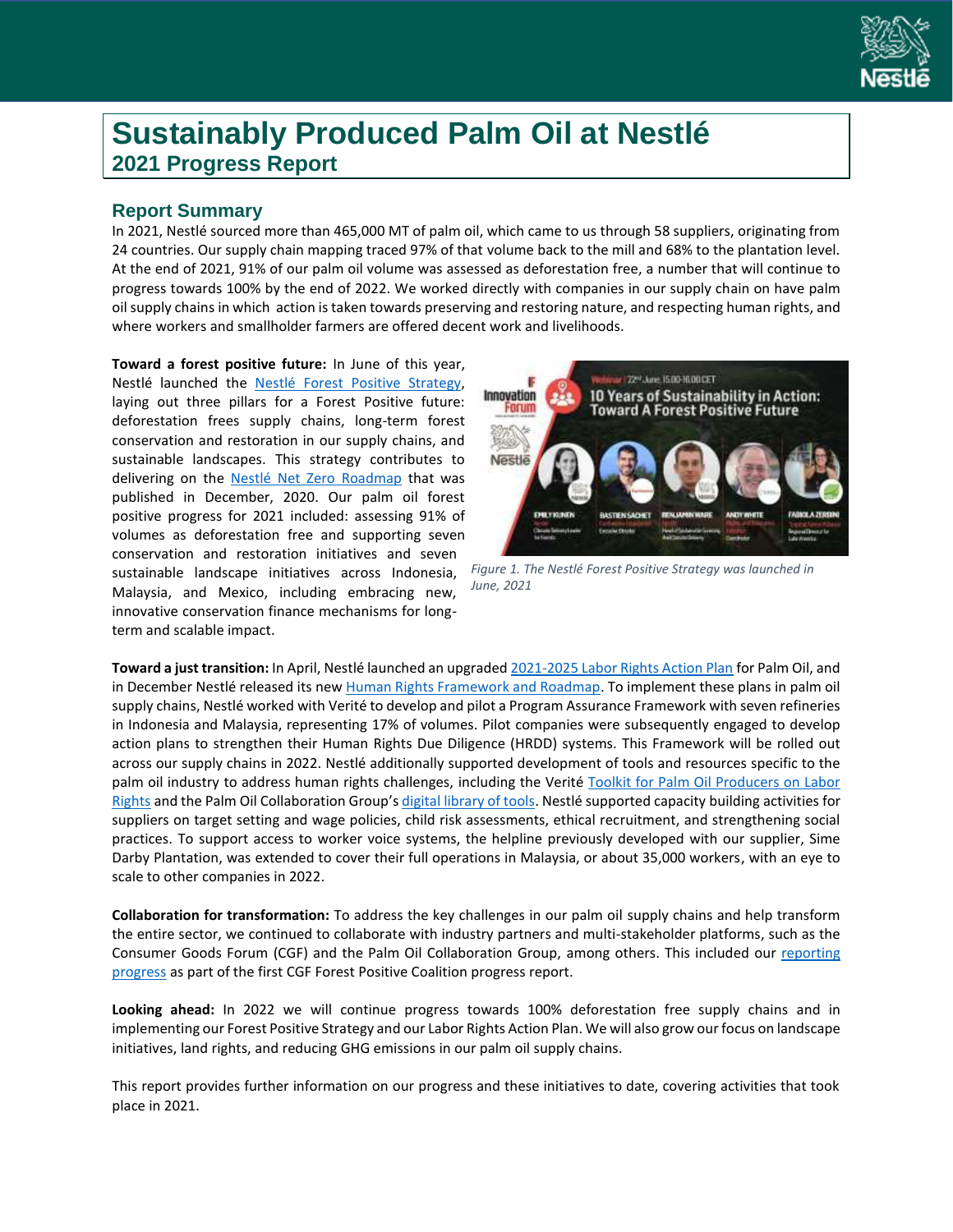

# **Contents**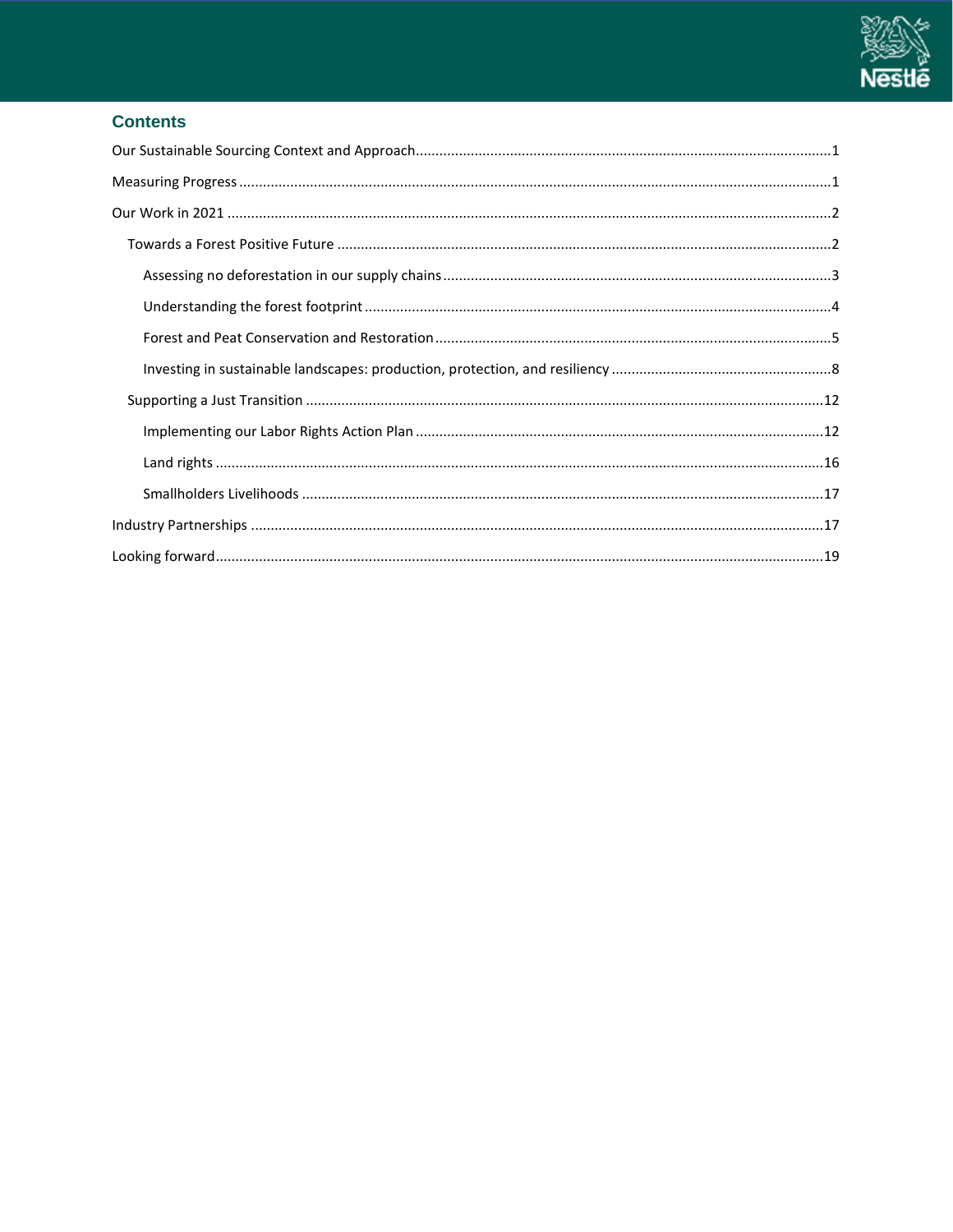

#### <span id="page-2-0"></span>**Our Sustainable Sourcing Context and Approach**

Nestlé's work in palm oil sustainability dates back to its first commitment to responsibly sourced palm oil and deforestation free supply chains in 2010. We believe that when produced sustainably, palm oil can support millions of livelihoods globally, and reduce pressure on forests and sensitive ecosystems since it is a uniquely efficient crop, producing more oil per land area than any other equivalent vegetable oil.

2021 served as a transition year from a focus on responsible palm oil, towards building the foundations to advance regenerative food systems at scale in our palm oil supply chains. The foundations of our approach remain the same: to know *where our ingredients come from* and that they are produced in a manner that *respects people and the planet*, in line with the [Nestlé Responsible Sourcing \(RS\) Standard.](https://www.nestle.com/asset-library/documents/library/documents/suppliers/nestle-responsible-sourcing-standard-english.pdf) Our ambition is that our palm oil comes from supply chains where action is taken towards preserving and restoring nature, respecting human rights, and where workers and smallholder farmers are offered decent work and livelihoods.

This means, our efforts will focus on palm oil that comes from:

- known origins
- suppliers with environmental and human rights due diligence systems capable to cascade requirements throughout the supply chain to the point of origin
- supply chains with robust action plans to address assessed gaps and regular and verified progress to close those gaps
- sourcing landscapes where action is taken to address the root causes of environmental and social risks
- industry where collaborative action is underway to drive industry-wide change at scale

#### <span id="page-2-1"></span>**Measuring Progress**

In 2021, we used 467,744 MT of palm oil, which came to us through 58 suppliers, originating from at least 1,778 mills in 24 countries. Most of the palm oil that we source originates in Malaysia and Indonesia, however there are also origins across Latin America, Africa, and other parts of Asia.

We engaged directly with suppliers and sites in our supply chain in 2021, including engagement on timebound roadmaps for 37 refineries at origin, which represent the most significant refineries by volume in our supply chain. Thirty-three of these roadmaps meet our requirements while the rest are in the process of meeting them. To address specific challenges, we supported targeted transformation activities as described in the remainder of this report.

Our key measures in 2021 were:

**Traceability:** Sustainable sourcing starts with knowing where our ingredients come from. We began tracing our palm oil supply chains to the mill in 2010 and in 2016 we increased our focus to the plantation level [see Definition in Box 1].

**Assessed as Deforestation Free:** Using satellite monitoring of sourcing areas, combined with data from our traceability efforts, field assessments, and volumes known to have sustainability certification, enables us to assess deforestation free origins [see Box 2 definition].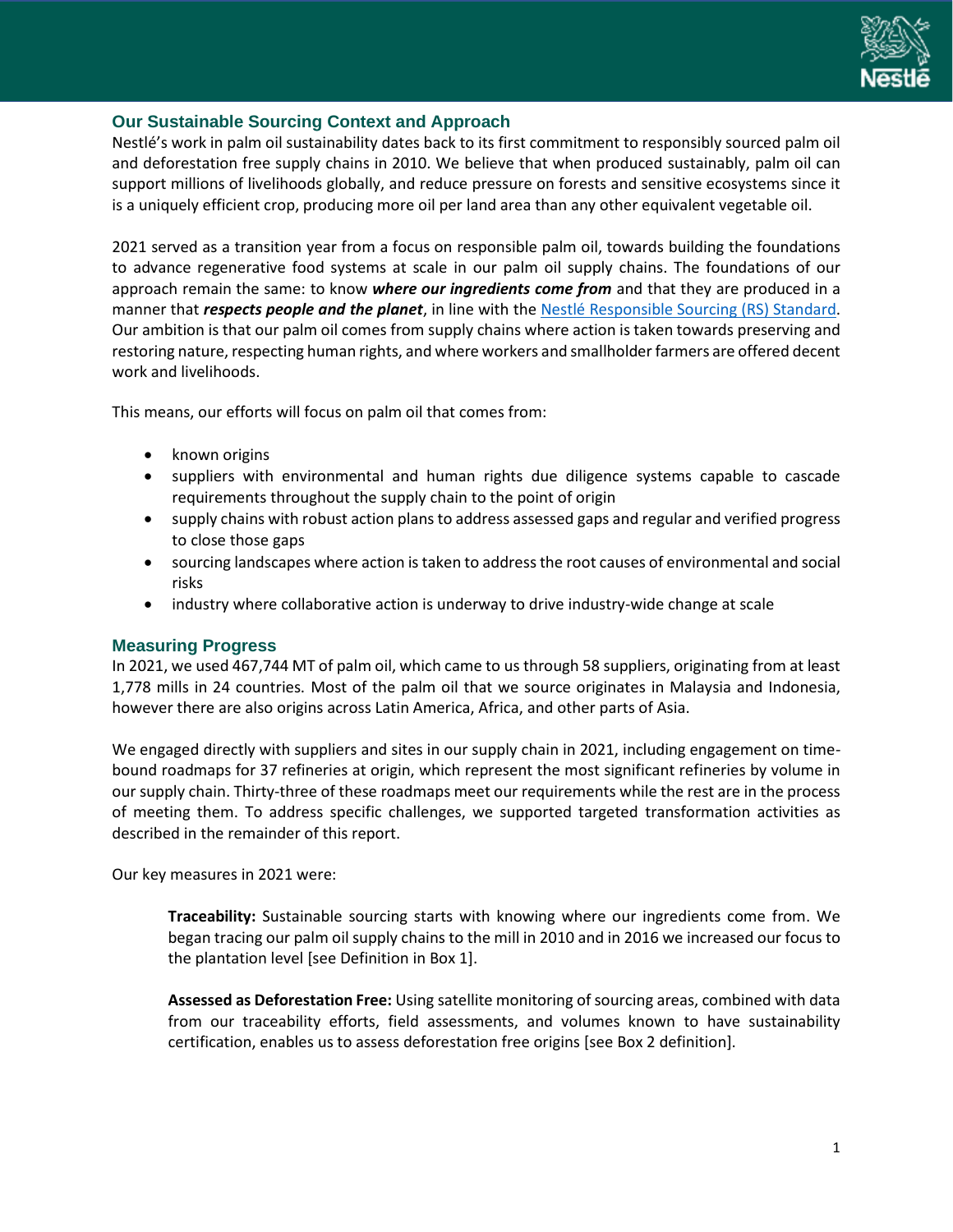

**RSPO Certified:** We are committed to 100% RSPO certification by 2023, which will take the form of a mix of physically certified palm oil (Segregated, Identity Preserved, and Mass Balance) and credits (Book & Claim).

For our key performance indicators for palm oil in 2021, we achieved:

| <b>Traceable to Mill</b> | <b>Traceable to Plantation</b> | <b>Assessed Deforestation</b><br><b>Free</b> | <b>RSPO Certified</b> |
|--------------------------|--------------------------------|----------------------------------------------|-----------------------|
| 97%                      | 68%                            | 91%                                          | 71%                   |

In the coming years, we will introduce additional measures related to the number of palm oil producing landscapes we support transformation in, GHG emissions reductions, labor rights, and sustainable production



#### <span id="page-3-1"></span><span id="page-3-0"></span>**Our Work in 2021**

#### **Towards a Forest Positive Future**

Keeping forests standing requires that the sites in our supply chain not only do not deforest, but also actively help conserve and restore forests, peatlands, and other natural ecosystems for the long term, while working as an integrated part of the broader landscapes that they are a part of and supporting sustainable agricultural production, livelihoods, and respect for human rights. These are the principles of the Nestlé [Forest Positive Strategy](https://www.nestle.com/sites/default/files/2021-06/nestle-towards-forest-positive-future-report.pdf) that was released in June, 2021. This strategy contributes to delivering on the Nestlé [Net Zero Roadmap](https://www.nestle.com/sites/default/files/2020-12/nestle-net-zero-roadmap-en.pdf) that was published in December, 2020.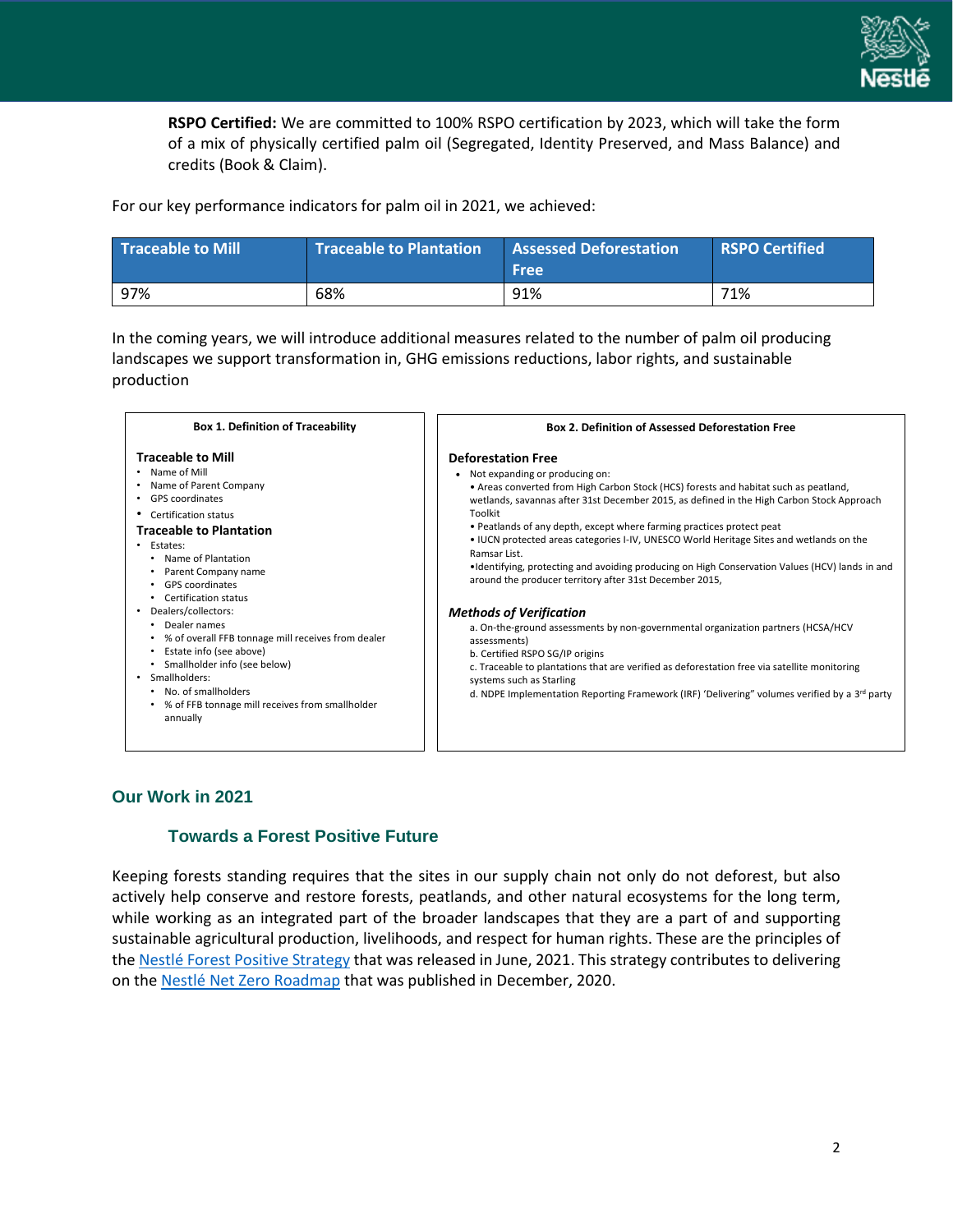

In palm oil, we are undertaking a number of efforts to achieve and maintain deforestation free supply chains and go further to evolve towards a forest positive future.

#### <span id="page-4-0"></span>*Assessing no deforestation in our supply chains*

Deforestation-free supply chains remains a core pillar of our palm oil work. In 2010, Nestlé committed to [ending deforestation in our supply chain.](https://www.nestle.com/asset-library/documents/library/documents/corporate_social_responsibility/commitment-on-deforestation-2013.pdf) Since 2010, we have worked across our supply chains to make this commitment a reality. The foundations for this work are supply chain mapping (knowing where our palm oil comes from), continuous monitoring of forest related risks such as through field assessments and satellite technology, and supplier engagement to investigate and address those risks.

In 2019 we began [global satellite monitoring](https://www.nestle.com/media/pressreleases/allpressreleases/no-deforestation-satellite-monitoring-coverage-palm-oil-supply-chains) coverage of our palm oil supply chain with Starling. This tool was developed by Airbus and Earthworm Foundation as a global monitoring system allowing us to assess deforestation risks across our supply chain.

In 2021, we continued to utilize Starling for in-depth analysis of every point of origin identified in our supply chain, including over 9,000 concession boundaries and 50km radius area around over 1,760 mills, to determine whether the origins were verifiably deforestation-free or whether further supplier engagement and investigation was needed. We worked with Earthworm Foundation to conduct indepth supply chain engagement with our direct suppliers to investigate and address the risks detected through Starling.

Using this approach, at the end of 2021, we assessed that 91% of the palm oil we sourced came from lands not deforested after December 31, 2015, increased from 70% in 2020.

The 9% not yet assessed deforestation free volumes does not indicate origins are deforested, but rather reflect supply chains with insufficient transparency to

#### *Box 4: Deforestation-Free Smallholder Supply Chains*

*One challenge we encounter in our sustainable sourcing commitments is the balance between [achieving assessed](https://www.nestle.com/beneath-the-surface) [deforestation free supply chains and inclusion of smallholders.](https://www.nestle.com/beneath-the-surface)*

*Recognizing that detailed mapping of all farm origins is not possible for the hundreds of thousands of smallholder farmers in our palm oil supply chain, and such a requirement is more likely to drive smallholder exclusion than Forest Positive outcomes, in 2021 we began using a smallholder deforestation free assessment methodology. This method is a risk-based approach, classifying areas that a mill sources from as low or high risk of smallholder linked deforestation based on an analysis of smallscale forest loss trends (i.e. deforestation alerts below five hectares) in terrain suitable for palm oil cultivation and remaining forest area within a given region. In the case of smallholders in high-risk origins, more granular data on the smallholders' farm location (e.g. GPS coordinates) are collected, while in the case of low-risk origins, only data on the sub-district where smallholders are located are collected.*

*We are also collaborating with others in the industry to jointly address this challenge through the Production and Protection Beyond Concessions group of the Palm Oil Collaboration Group (se[e Industry Partnerships\)](#page-18-1). We will continue our efforts in 2022 trying to balance no deforestation assessment and support for smallholder farmers.*

#### *Box 5: Supplier engagement on deforestation free assessment*

*Oleofinos, one of Nestlé's palm oil suppliers in Mexico, supplies Nestlé from a local supply chain involving mills that mostly source from smallholders. Despite the challenge of collecting traceability information for numerous smallholders, the company worked intensively over 2020 and 2021 in collaboration with their suppliers to obtain polygons of production areas, which can sometimes be only 1-5 hectares.* 

*In 2021, Oleofinos collected geographical information for 2'800 smallholders and investigated all detected risks of deforestation. These efforts throughout resulted in assessing 99.4% of volumes assessed deforestation free in 2021.*

*Oleofinos and Nestlé in parallel support the smallholders in its supply chain, such as through the collaboration of the Holistic Palm Oil Program (se[e Investing in sustainable landscapes:](#page-9-0)  [production, protection, and resiliency\)](#page-9-0)*

allow for assessment. In some cases, producers are unwilling to share their farm locations, in the other cases, there are dealers in the supply chain who collect fruit from many producers but do not provide the origin information, and other times supply chains are very complex, comprised of many smallholder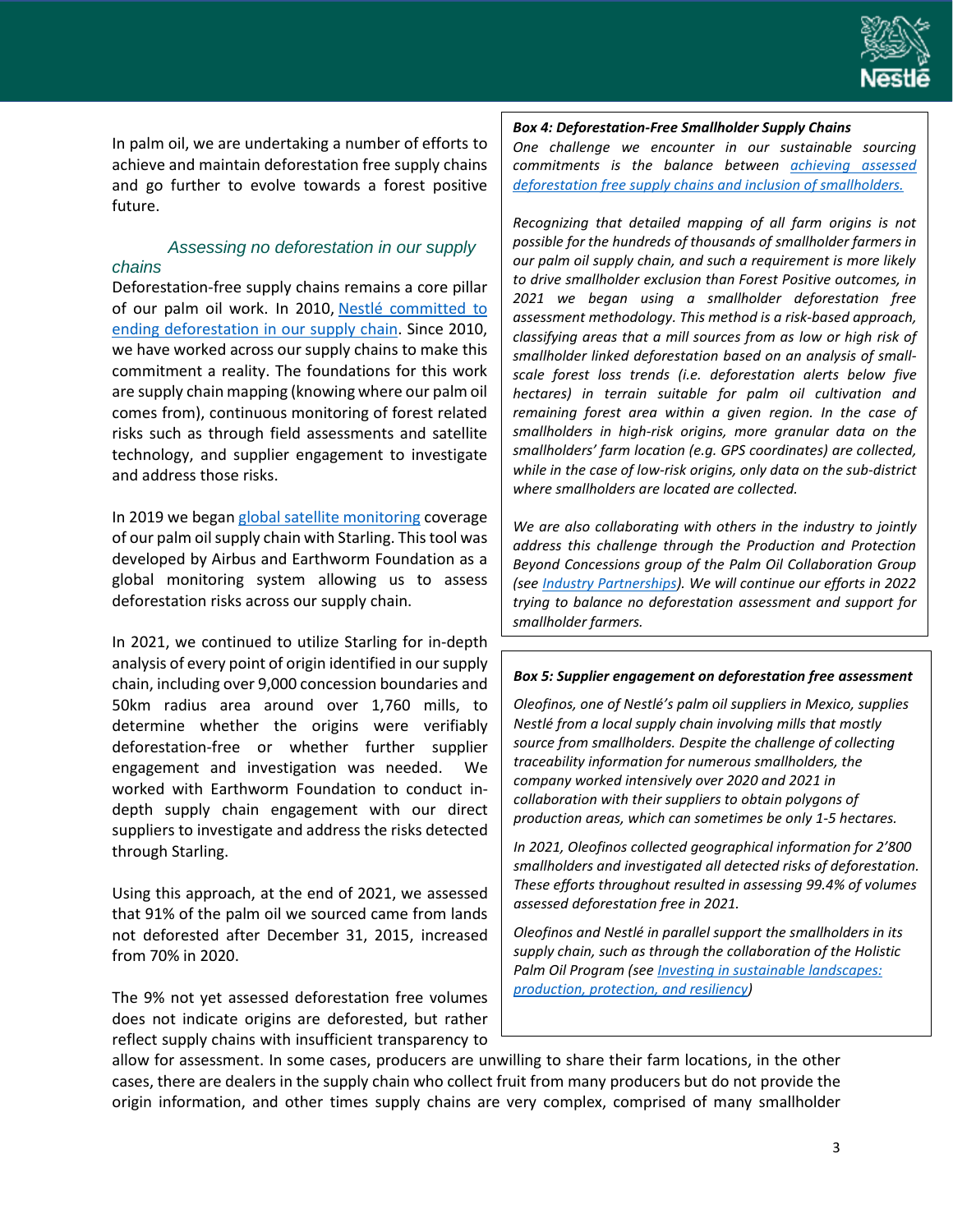

producers that add challenges to mapping (See Box 4). Work will continue to identify additional plantations connected to our supply chain. We are confident to have fully assessed our palm oil supply as deforestation-free by end of 2022.

#### *Understanding the forest footprint*

<span id="page-5-0"></span>Our Forest Positive Strategy recognizes the importance of not just understanding where deforestation has happened and reacting to it but also to understanding where it may happen in the future and engaging our suppliers and other stakeholders to help keep that forest standing. There is currently no ready-to-use approach to assessing future risks of deforestation. This is why Nestlé is undertaking work in collaboration with Earthworm Foundation to develop an actionable approach called a Forest Footprint.

The Forest Footprint concept is based on an approach proposed by the Rainforest Action Network, to quantify areas of forest, peatland, and customary land that have been or could be impacted by sourcing activities. Nestlé piloted a Forest Footprint analysis over our palm supply chain in Aceh, Indonesia, [published](https://www.nestle.com/stories/deforestation-learnings-forest-footprint-pilot-palm-oil-supply-chain) in December 2020. The results demonstrated to us the importance of being forwardlooking and proactive in the work towards protecting forests, peatlands, and customary lands in the regions we source from.



*Figure 2. Image from Nestlé's Forest Footprint analysis in Aceh*

In 2021, we refined the methodology and scaled the analysis over Indonesia, covering North Kalimantan, East Kalimantan, and the full island of Sumatra. In these areas, we included additional ingredients and industries beyond palm oil, including pulp and paper. These insights are helping us refine the methodology, identify new data sources, and prioritize supplier engagement. We also consulted with various experts on analysis results, including suppliers, technical experts, and local specialists, to ensure that key information is captured and that highest priority action can be taken.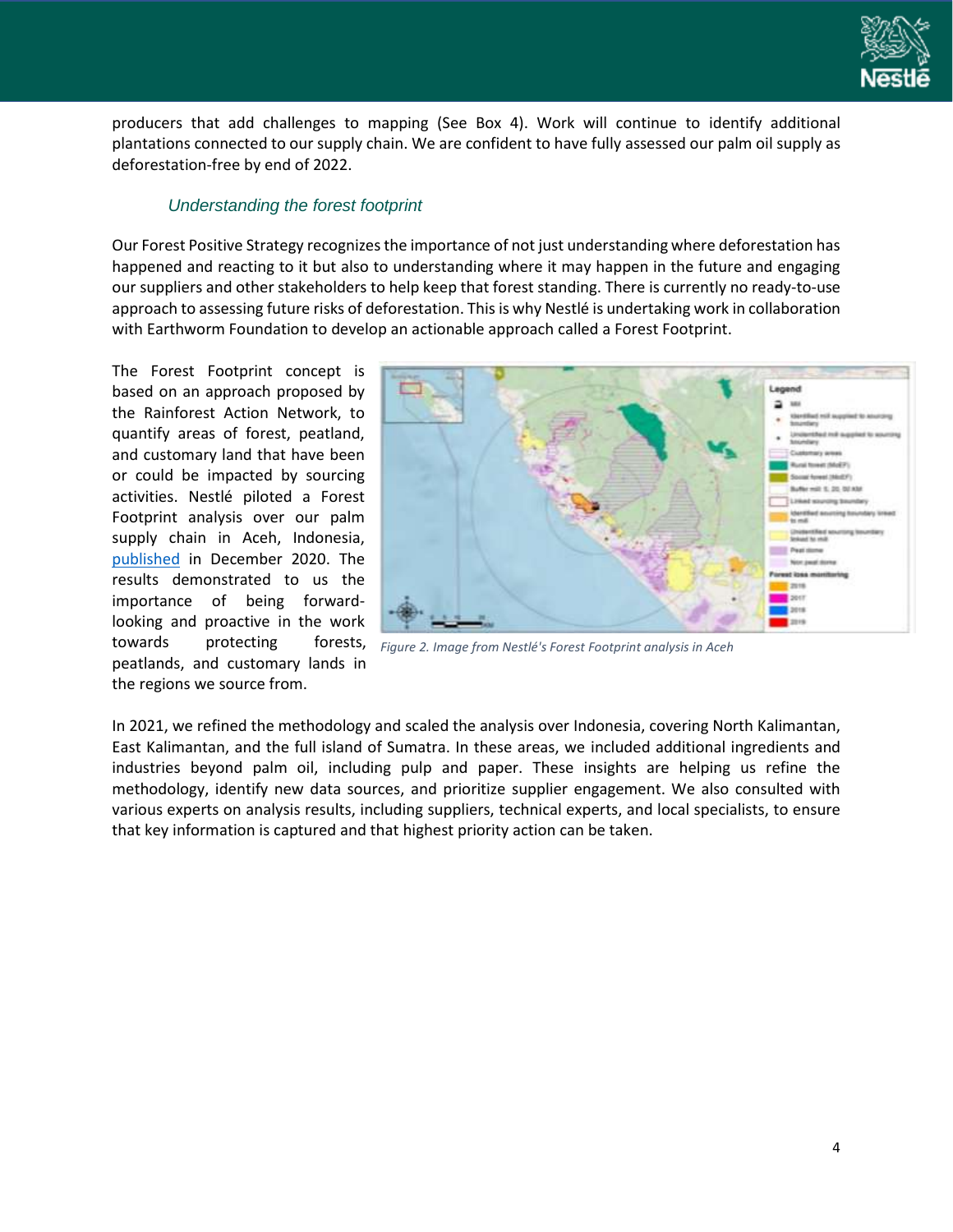

Although there are limitations to the results, the analysis identified over 1.5 million hectares of forest potentially standing inside palm oil concessions in the region, out of which 200,000 hectares are located within concessions with known connections to our supply chain. We also identified over 11 million hectares of forest that could be vulnerable to palm oil conversion if no deforestation commitments are not respected, due to their proximity to a processing unit (palm oil mill) and their location on terrain suitable for palm cultivation. Similar results were found with 2 million hectares of peat and 200,000 hectares of customary lands that could overlap palm oil concessions. Our engagement shows that this standing forest is covered by varying no deforestation commitments, which indicates the need for further engagement where there are not conservation measures in place. The analysis does not indicate these areas will be converted, but that via our Forest Positive strategy, it is important to ensure in collaboration with others that measures are taken to continue to protect these areas.

We expect to carry out a global Forest Footprint for key forest-risk areas in and around our supply chains by the end of 2023. In 2022, we will thus scale up of the activities linked to the Forest Footprint, with the aim of mapping new geographies to feed into our supplier, landscape and industry engagement strategies.

#### **Box 6: Key Learnings from the Forest Footprint Analysis**

*Building off previous learnings from our initial 2020 pilot, this year the Forest Footprint analysis highlighted:*

- *Significant areas of forest, peat and customary lands are found within palm oil concessions that could enter our supply chain. Additional significant areas are nearby where ingredient production could expand in the future if conservation measures not implemented.*
- *Supply chain transparency and traceability remain foundational to Forest Positive action.*
- *The analysis is limited by the lack of comprehensive data sets, e.g., peatlands, customary land, etc. Engagement with local organizations will be key to overcome data gaps & support acting on the results.*
- *Cross-commodity analysis identifies different risks and opportunities compared with single ingredient analyses. The overlap of forest and several commodity sourcing areas highlights the need to focus on crosscommodity solutions.*
- *Supplier engagement on results provides insights into refinement of the analysis in specific priority areas. This has also helped determine the connectivity between forest areas standing inside and outside concessions. This will help inform more holistic plans of action to help protect remaining forest areas.*

#### *Forest and Peat Conservation and Restoration*

<span id="page-6-0"></span>Knowing where standing forests and peatlands exist in and around our supply chains is just the first step. Along with companies in our supply chain, we support active conservation and restoration of these important ecosystems. In 2021, we scaled up our investment for conservation and restoration around our palm oil supply chain. These initiatives embrace new models of conservation financing, collaboration, and action to drive positive impacts for people, climate, and nature.

| <b>Project: Rimba Collective</b>                                           | <b>Location: Multiple locations</b>                                                                        | <b>Partner: Lestari Capital</b> |
|----------------------------------------------------------------------------|------------------------------------------------------------------------------------------------------------|---------------------------------|
| The Rimba Collective is an initiative for long-term sustainable            |                                                                                                            |                                 |
| conservation and restoration of forests around our palm oil sourcing       |                                                                                                            |                                 |
| regions. The collective aim is to protect or restore 500,000 hectares of   |                                                                                                            | RIMBA                           |
| forest, supporting 32,000 individuals in forest communities in Southeast   |                                                                                                            | <b>COLLECTIVE</b>               |
| Asia over 30 years. In 2021, we worked with other consumer goods           |                                                                                                            |                                 |
| manufacturers to develop and launch this mechanism. Funding goes into      |                                                                                                            |                                 |
| a Special Purpose Vehicle to manage the funds for long term conservation   |                                                                                                            |                                 |
| and restoration funding. This type of investment is critical to the Nestlé |                                                                                                            | Nature Positive Supply Chains   |
|                                                                            | strategy as long term, sustainable financing for Forest Positive action is necessary for sustained impact. |                                 |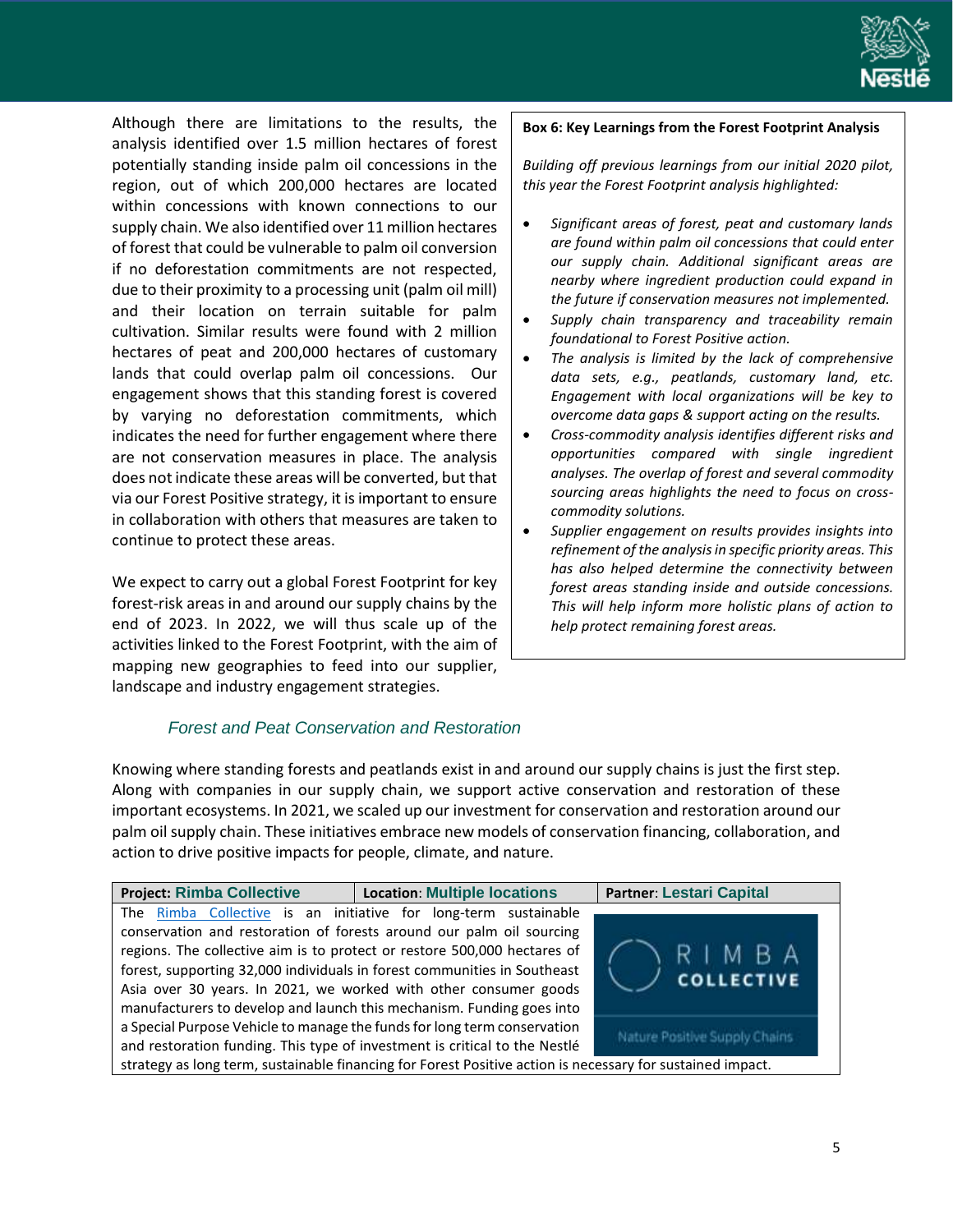

**Project: The Sumatra Merang Peatland Project**

**Location**: **Indonesia Partner**: **Forest Carbon**

Peatlands in Indonesia provide vital ecosystem services, serving as globally important carbon sinks and biodiversity areas. Peatlands are also prone to fire when degraded and thus active management and fire prevention are an important climate mitigation strategy. For our palm oil supply chains to be sustainable and support our ambition to achieve net zero GHG emissions, it is critical to protect and regenerate peatlands in the landscapes where we source from.

The [Sumatra Merang Peatland Project](https://forestcarbon.com/projects/) leverages carbon finance for large-scale wetland forest conservation and restoration in South Sumatra's Merang biodiversity zone. In 2021, Nestlé made a 5-year commitment to supporting this project to help enhance ecosystem services in areas surrounding our palm oil supply chain. The collaboration with Forest Carbon also offers opportunities to expand conservation impact across the wider landscape, which includes two national parks of global significance.

The full project covers more than 22,000 hectares of tropical wetland forest home to Sumatran Tigers, Agile Gibbons, Rhinoceros Hornbills, Storm Storks and 20 other rare, threatened, or endangered species.

The project prevents peatland fires and removes carbon from the atmosphere through vegetation regrowth, reducing an average of 1.3 million tons of CO2e each year.



*Figure 3. Aerial view of project area (above), wildlife in project area (below)*

Project activities include patrolling the areas to fight fires outside of the project area, engineering activities to restore natural water tables, and fire mitigation training for surrounding concession owners. These interventions support long-term regeneration and since its start in 2016, the project achieved an increase of closed canopy forest from 1% to 23%. The project has also made long-term commitments to local communities, through employment, health, sanitation, and education opportunities. The project is currently engaging communities by supporting teachers, libraries, and school programs, providing climate smart livelihoods, running a maternal and child health program, and conducting a Covid-19 vaccination campaign.

**Project: Ketapang Peatland Restoration & Conservation Location**: **West Kalimantan, Indonesia Partner**: **Golden Agri-Resources**

Working directly with our supplier, Golden Agri-Resources, Nestlé is supporting the rehabilitation and conservation of >2,500 hectares of degraded peatland within a palm oil concession in the Nestlé supply chain. Project activities include hydrological management and ecological restoration, including assisted natural regeneration, replanting, rewetting, integrated fire management system implementation, and long-term conservation. This initiative is important to mitigate forest fire risk by driving long term peatland conservation and preventing slash and burn practices in the area. It is also important for climate, reducing GHG emissions associated with palm oil production. Although the project site is within the palm oil concession, engagement with surrounding communities is a critical component to the project for long term sustainability.



*Figure 4. Carbon stock measurement activities*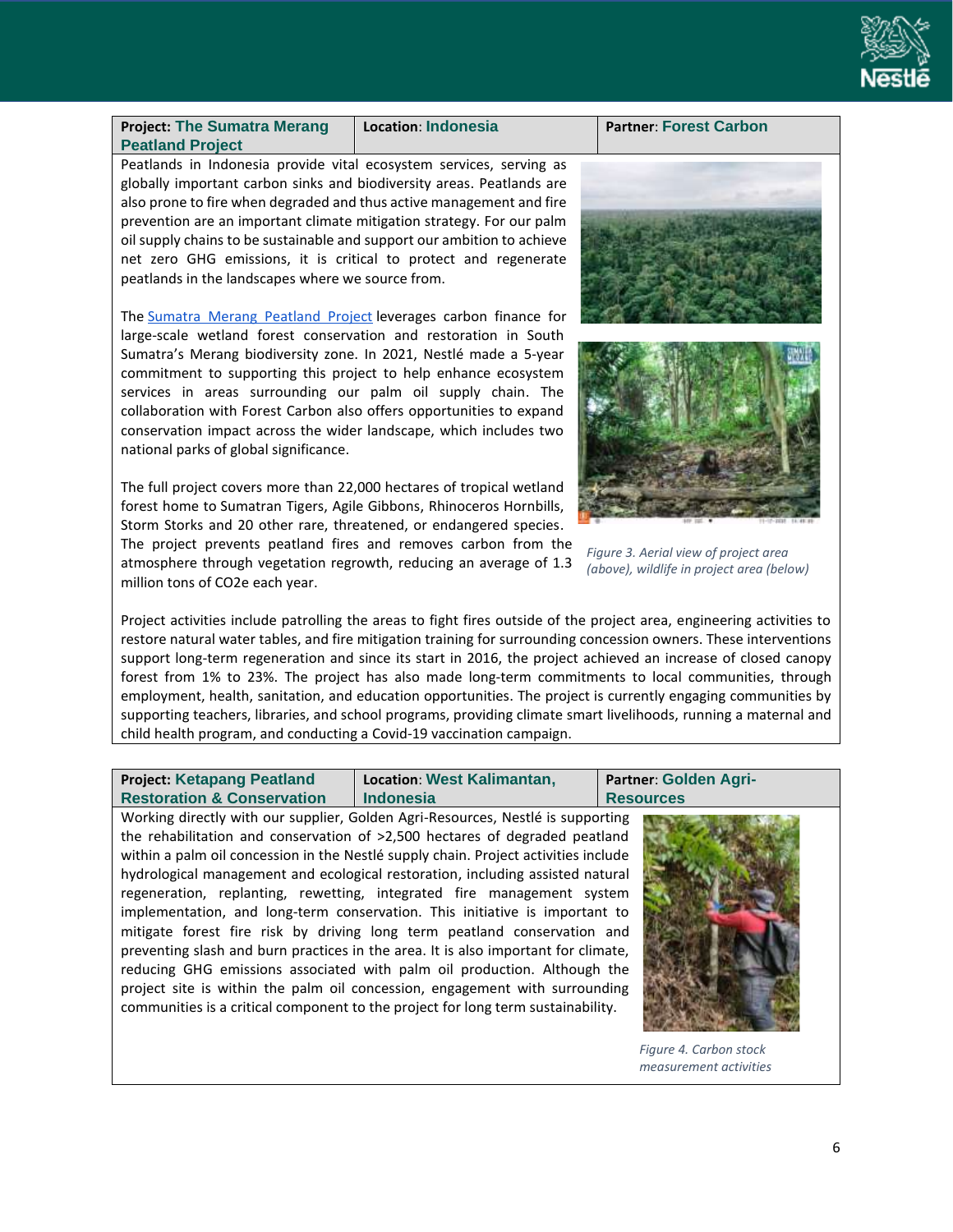

#### **Project: Project RELeaf Location**: **Malaysia (multiple locations) Partner**: **Multiple** In 2020, Nestlé Malaysia announced a [commitment to plant](https://www.nestle.com.my/media/pressreleases/nestle-to-plant-trees)  [three million trees](https://www.nestle.com.my/media/pressreleases/nestle-to-plant-trees) over the next three years under Project RELeaf, a reforestation initiative in palm oil producing landscapes in Sabah, Sarawak, and Peninsular Malaysia. The focus will be to help restore riparian zones and forest ecosystems, contributing to establish wildlife corridors and mitigate human-animal conflict and to protect critical water supplies. In 2021, partnerships were established for work with local communities, seedling nurseries, and accelerated plantings in 2022 after delays due to Covid-19 movement restrictions during 2021. More than 230,000 trees were planted in 2021. *Figure 5. Kinabatangan River where riparian zone plantings have increased water protection*

| <b>Project: Funding for</b>   | Location: Indonesia (multiple | <b>Partner: Lestari Capital</b> |
|-------------------------------|-------------------------------|---------------------------------|
| <b>Conservation Readiness</b> | locations)                    |                                 |

There are many forest and peatland areas that could be protected through long term sustainable financing; however, not all conservation and restoration initiatives are ready for long term finance from the start. There is work to be done first with communities, governments, and other local stakeholders to develop conservation plans, develop alternative livelihood programs, conduct community consultations, and more.

Through Lestari Capital, Nestlé is supporting a number of village forest clusters in our palm oil sourcing landscapes in Indonesia by funding conservation readiness activities. Project activities support the development of conservation plans for community forests through developing sustainable livelihood activities, land management plans, sustainable agriculture initiatives, NGO registration, conducting Free Prior and Informed Consent, and building capacity of NGOs on conservation program management. The areas selected have a diversity of wildlife such as tigers, orangutan, Manis Javnica, western crowned pigeon, proboscis monkey, clouded leopard, and the black furred gibbon.

Once activities are complete, the projects and communities can be well positioned to qualify for long term financing to implement their conservation and restoration plans.

| Project: La Encrucijada  | <b>Location: Southern Mexico</b> | <b>Partner: Earthworm</b> |
|--------------------------|----------------------------------|---------------------------|
| <b>Biosphere Reserve</b> |                                  | <b>Foundation</b>         |

La Encrucijada Biosphere Reserve, in southern Mexico, covers 144,868 hectares and is rich in mangroves, wetlands, and marshes, sequestering an estimated 40 million metric tons of carbon dioxide per year. It is also home to hundreds of families who produce a variety of crops, including oil palm.

Nestlé, Grupo Bimbo, palm oil supplier Oleofinos, Earthworm Foundation, La Encrucijada Biosphere Reserve Staff and other civil organizations are working together towards the conservation of the natural resources in the Biosphere. The project aims to improve the resilience of local farming families while supporting the conservation and restoration of natural habitat. This includes for example the elimination of invasive palm oil and the replanting of native species as well as the restoration of 3,000 hectares of conservation areas that has been used for oil palm production.

In 2021, the project supported 50 oil palm smallholder farmers that supply mills near the reserve in establishing and implementing farm management plans for more sustainable and diversified agricultural production. Training workshops and field schools were implemented with the pilot refinery groups focusing on productive diversification with cocoa and agro-silvopastoral practices. Maintenance work was carried out on 15 hectares of mangroves planted in 2020. An additional five hectares lost due to a fire, were recovered. In total 3,500 mangrove plants were planted, directly benefiting 30 people from two communities. A model plot with agroforestry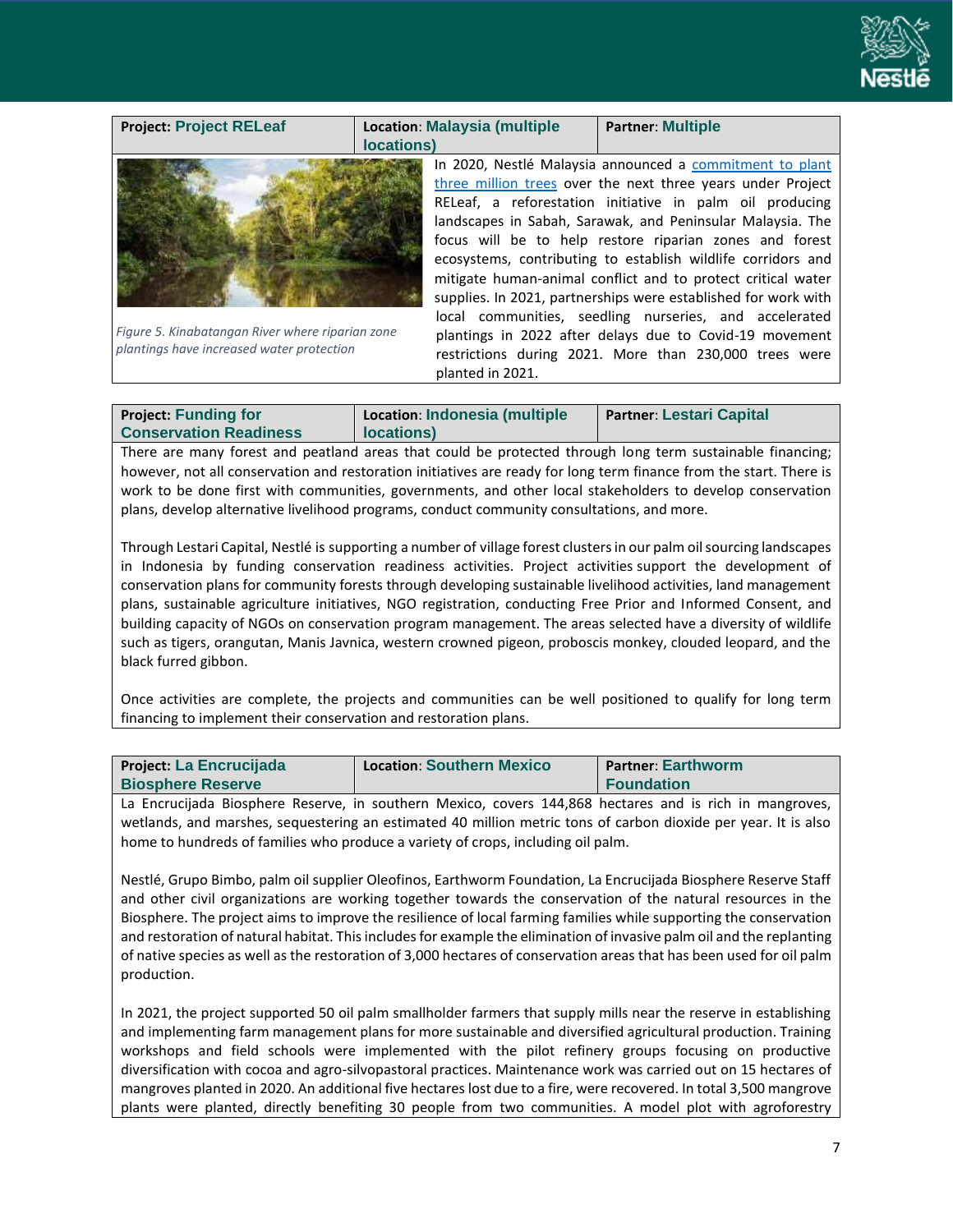

management was established with three farmers who eliminated oil palm crops in the core area of the reserve. Working groups were established with the National Commission of Protected Natural Areas of La Encrucijada (CONANP-Encrucijada) and local mills both social and private.

| <b>Project: Indicative HCS-HCV</b>                                      | <b>Location: Southern Mexico</b>                                                                                     | <b>Partner: Earthworm</b>         |
|-------------------------------------------------------------------------|----------------------------------------------------------------------------------------------------------------------|-----------------------------------|
| <b>Mapping</b>                                                          |                                                                                                                      | <b>Foundation &amp; Proforest</b> |
|                                                                         | In Mexico, a large portion of the production of palm oil comes from smallholders with average land area of 3-10      |                                   |
|                                                                         | hectares. One of the many challenges these smallholders face in meeting industry sustainability commitments is       |                                   |
|                                                                         | the relatively high cost of assessments for the size of their business, including the required High Carbon Stock &   |                                   |
|                                                                         | High Conservation Value (HCS-HCV) assessments. Smallholder palm oil farmers in Mexico are spread across large        |                                   |
|                                                                         | landscapes, necessitating large scale mapping. Nestlé continued its support in 2021 of a joint collaboration project |                                   |
|                                                                         | between Earthworm Foundation and Proforest to produce a large-scale HCS-HCV mapping product suitable for             |                                   |
|                                                                         | the Mexico smallholder context. This project is also a learning opportunity in developing efficient methodologies    |                                   |
|                                                                         | for reliable large-scale HCS-HCV mapping that could be replicated elsewhere. In 2021, Earthworm and Proforest        |                                   |
|                                                                         | worked on creating an indicative HCS-HCV map for four Mexican States using Starling data and publicly available      |                                   |
|                                                                         | satellite data. The mapped areas include existing palm oil production areas, potential expansion areas, and          |                                   |
| potential conservation areas. This project will conclude in early 2022. |                                                                                                                      |                                   |

#### *Investing in sustainable landscapes: production, protection, and resiliency*

<span id="page-9-0"></span>We understand that sustainable production requires action beyond the sites in our supply chain; including addressing No Deforestation, No Peat, No Exploitation (NDPE) challenges and opportunities at the landscape level and view the farms, communities, and processing facilities that are connected to our supply chain as an integrated part of that broader landscape. To that end, we are increasing our focus on 'landscape initiatives', meaning integrated, multi-stakeholder efforts that work across industries at a jurisdictional level to address the root causes of the issues we work to address.

With the Nestlé [Climate Roadmap](https://www.nestle.com/sustainability/climate-change) in mind, we are incorporating CO2 reductions and removals into these initiatives as well.

In 2021, Nestlé supported seven landscape initiatives across Indonesia, Malaysia, and Mexico, connected to our palm oil supply chains, described here. Each initiative has different sets of activities and participants, but the common theme is to addressthe drivers of NDPE risks and opportunities, both inside and outside of sites in our supply chain. In 2022 we will work to adopt a common reporting framework to apply across initiatives, and a risk-based approach to identifying where to support new landscape initiatives.

| <b>Project: Aceh Landscape</b>                                                                               | Location: Aceh. Indonesia | <b>Partner: Earthworm</b> |
|--------------------------------------------------------------------------------------------------------------|---------------------------|---------------------------|
| <b>Initiative</b>                                                                                            |                           | <b>I</b> Foundation       |
| The Aceh Landscane Program focuses on sustainable production, forest conservation, and good social and labor |                           |                           |

The Aceh Landscape Program focuses on sustainable production, forest conservation, and good social and labor practices at scale through three workstreams of integrated land use planning with government, NDPE policy support and training for industry, and capacity building for communities on the forest frontier. The Aceh Landscape is the longest standing landscape initiative that Nestlé supports in its palm oil origins.

The program is the evolution of the Areas for Priority Transformation (APT) Initiative, which focused on the subregions in Aceh of Aceh Tamiang and Southern Aceh. To scale the program up in 2021, this year's work started with extensive diagnostics to identify the main challenges to address, the key target areas for fieldwork, and stakeholders with whom to build collaboration.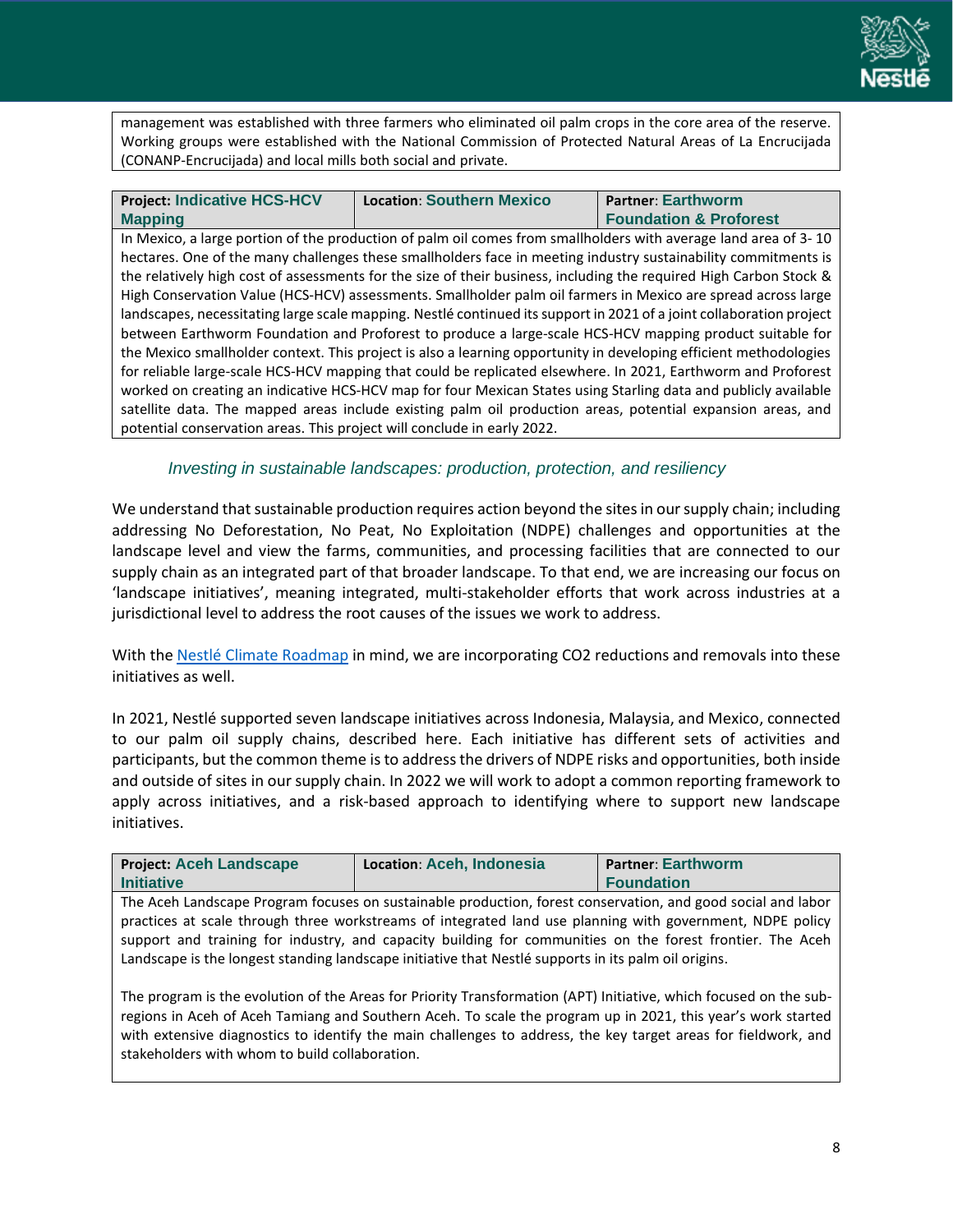

Based on this diagnostic, Earthworm Foundation engaged local businesses and government in Aceh. The program included general engagement as well as targeted activities on alternative livelihoods, smallholder replanting programs, and labor rights. MOUs were signed with local governments, a land agency, an oil palm plantation company, and a farmer cooperative.

The initiative continues to monitor over one million hectares of forests in the region and investigated new hot spots of deforestation to understand forest loss drivers and conservation opportunities. The program worked with two palm oil producing companies on participatory land use planning and HCS-HCV trainings, supported one company on establishing its sustainability policy, and another company to identify HCS-HCV areas for conservation. Where land conflict was identified with one company, the initiative supported land conflict mediation, further guidelines were developed, and



*Figure 6. Farmer training on alternative livelihoods*

training was conducted on conflict resolution mechanisms at village level. For forest conservation outside of palm oil concessions, several villages were engaged on participatory land use planning.

The smallholder replanting programme supported 74 farmers from two villages to access alternative livelihoods and conduct forest restoration activities as part of the replanting process. Earthworm Foundation worked with local companies to establish a grievance mechanism, identify and protect over 3,700 ha of forests in concessions, and conducted participatory land use planning together with two villages and the local district land agency. A training was conducted together with the local government in the Subulussalam district and twelve companies on good labor practices.

| <b>Project: Smallholder Hub</b> | Location: Subulussalam           | <b>Partner: Musim Mas</b> |
|---------------------------------|----------------------------------|---------------------------|
|                                 | <b>District, Aceh, Indonesia</b> |                           |

Together with supplier, AAK, and upstream supplier Musim Mas, Nestlé collaborated to launch a [partnership](https://www.musimmas.com/musim-mas-partners-with-aak-and-nestle-to-address-deforestation-outside-of-concession-areas/) to support smallholder livelihoods and address deforestation in Aceh, around the Leuser Ecosystem. Through this initiative, approximately 1000 oil palm independent smallholders will be engaged within the first two years as part of a Smallholders Hub, Musim Mas's smallholder program. The Smallholders Hub will provide advanced training to 40 village extension officers on good agricultural practices and NDPE. The officers will then train and upskill oil palm smallholders in their assigned areas. This will be Musim Mas' third Smallholders Hub in Aceh province.

The program will help smallholders increase yields and earnings from their existing farmland and reduce the risk of encroachment into protected areas. As the majority of deforestation in Aceh occurs outside plantation concession areas, such programs are critical to addressing the root causes of forest cover loss.

Nestlé supports this initiative because lasting impact for smallholder livelihoods and forest protection requires whole-of-supply chain engagement to work in complex production landscapes.

| Project: Sungai Linau               | Location: Riau, Indonesia                                                                                        | <b>Partner: Proforest</b> |
|-------------------------------------|------------------------------------------------------------------------------------------------------------------|---------------------------|
| <b>Landscape Conservation &amp;</b> |                                                                                                                  |                           |
| <b>Livelihood Program</b>           |                                                                                                                  |                           |
|                                     | The Sungai Linau Landscape Conservation and Livelihoods Programme is a broad collaboration between the public    |                           |
|                                     | and private sector. Coordinated by CORE (Proforest and Daemeter), the work is funded partially by UK Aid through |                           |
|                                     | the Foreign Commonwealth & Development Office's Forest Governance, Markets and Climate Programme and             |                           |
|                                     | partially by a coalition of consumer goods manufacturers and their suppliers. On-the-ground implementation is    |                           |
|                                     | supported by two village facilitators as well as by two local Civil Society Organisations.                       |                           |
|                                     |                                                                                                                  |                           |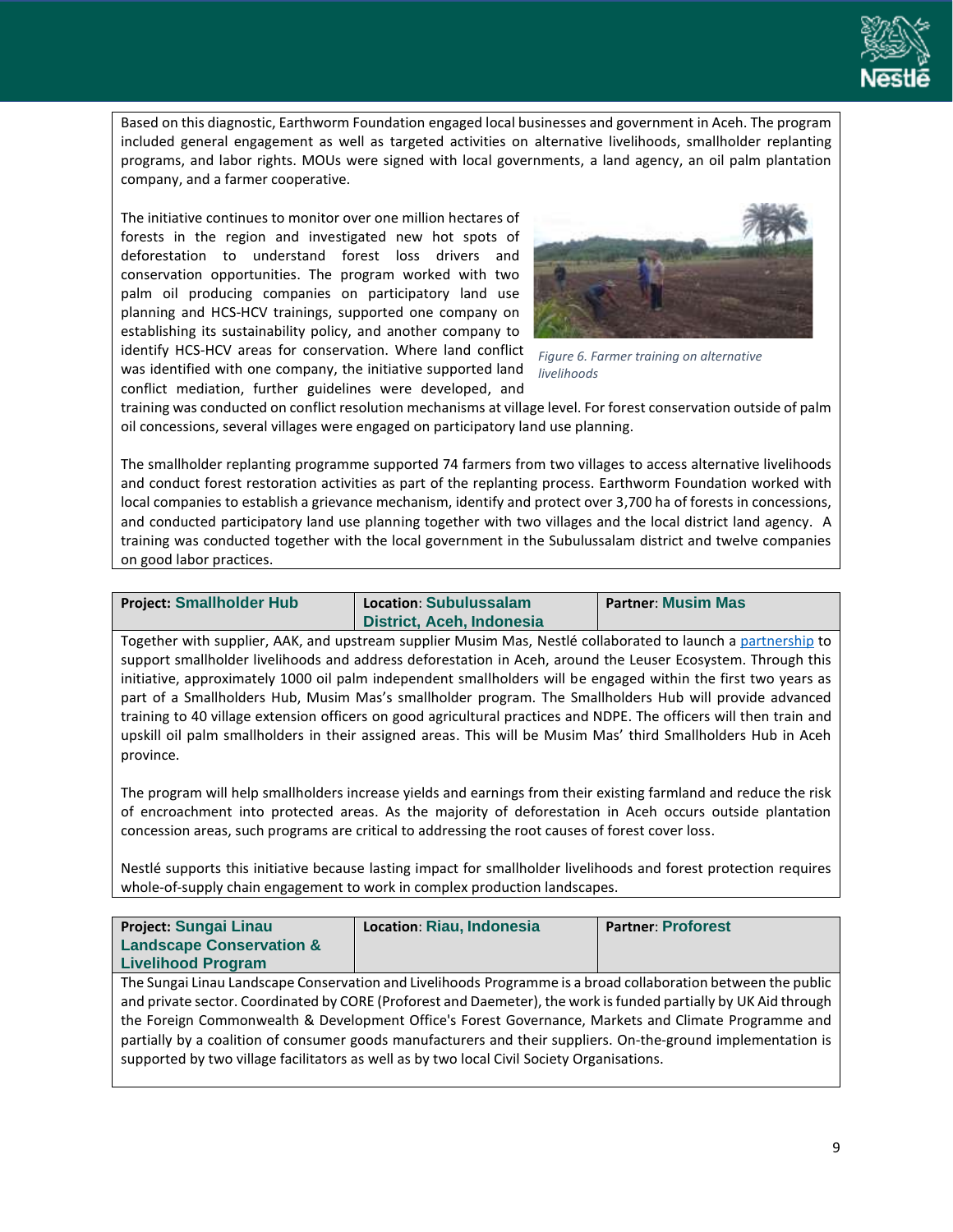

The consortium aims to support community-based land use development and support and strengthen village members' livelihoods, while working on the protection of HCV and HCS forest and the reduction of GHG emissions through forest and peat protection. The project combines land use planning and management, conservation, economic activities and stakeholder engagement, with each partner playing a role, while keeping the village of Sungai Linau at the centre of all activity.

The initial activities of this program include: developing and implementing a village land use plan, including finalizing the village land allocation and forest protection regulation; conducting satellite monitoring of forests and fire risks, and implementing reforestation and agroforestry trials in the frontier region; supporting livelihoods and economic activities through smallholder services, peat rewetting, and alternative livelihoods; and holistic impact monitoring and stakeholder engagement.

| <b>Project: Riau Landscape</b> | Location: Riau, Indonesia | <b>Partner: Winrock International</b> |
|--------------------------------|---------------------------|---------------------------------------|
| initiative                     |                           |                                       |

Members o[f The Consumer Goods Forum \(CGF\)](https://www.theconsumergoodsforum.com/) [Forest Positive Coalition of Action,](https://www.theconsumergoodsforum.com/initiatives/environmental-sustainability/key-projects/forest-positive/) a CEO-led initiative of leading global manufacturers and retailers, are joining hands to engage in production landscapes as part of efforts to achieve forest positive landscapes equivalent to their production base footprint by 2030. The Coalition seeks to learn through action and direct engagements with landscape and jurisdictional initiatives on the ground until the end of 2023, before scaling up efforts to achieve its ambition as set out in its [Landscape Strategy.](https://www.theconsumergoodsforum.com/wp-content/uploads/2021/11/FPC-Landscape-Strategy-2021.pdf#new_tab)

As part of this commitment, Coalition members Nestlé, Sodexo, and Asia Pulp and Paper (APP) are supporting Winrock International in their programme to contribute to the restoration and sustainable use of peat in a landscape where palm oil and pulp and paper are produced in Siak district, Riau province, Indonesia. The support from Coalition members is initially for one year, with potential to be extended based on progress and further discussions.

Through their contribution towards overall funding needs, these Coalition members will support Winrock in furthering the work with local stakeholders to develop the land use strategy that includes forest protection and sustainable development, a business model for long-term investment needs for these lands to become forest positive, and to build local capacity to manage and implement the land use plan. The activities supported build off of Winrock's ongoing work with the Siak government, the National Peatland and Mangrove Restoration Agency, local civil society organizations, and local communities in implementing a "Green District" strategy.

| <b>Project: East Kalimantan</b> | <b>Location: East Kalimantan</b> | Partner: Earthworm Foundation |
|---------------------------------|----------------------------------|-------------------------------|
| <b>Landscape Exploration</b>    |                                  |                               |

Based on identified risks and opportunities in the region, Nestlé and Earthworm Foundation prioritized exploring a new landscape initiative in East Kalimantan in 2021. To do this, Earthworm conducted a diagnostic exercise, including spatial analysis, supply chain mapping, and stakeholder engagement. A key step towards initiating such work was signing an MoU with local government at both the provincial and district level. Earthworm also engaged with traders and brands in the palm and pulp & paper sectors to support transformation work in the region. In parallel to the above engagement, Earthworm conducted a multi-stakeholder labor workshop with government, civil society and industry partners to develop a collaborative action plan to address the risks of children in plantations and casual and short-term labor. To support the



*Figure 7. MOU signing with local stakeholders*

further implementation of this action plan, Earthworm released practical best-practice labor guidelines for use by local industry actors.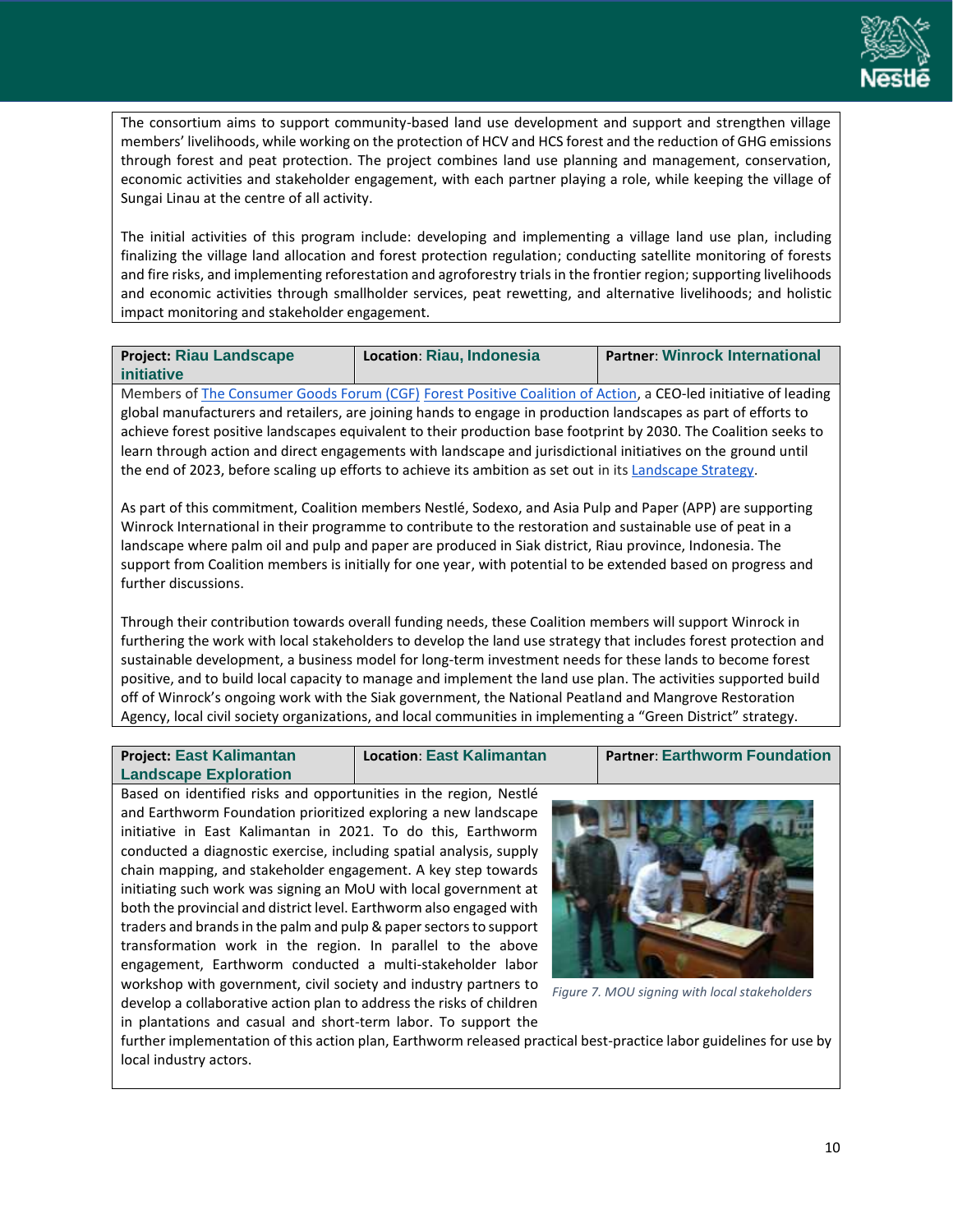

**Project: Southern Central Forest Spine Landscape Initiative**

**Location**: **Peninsular Malaysia Partner**: **Earthworm Foundation**

The [Southern Central Forest Spine Landscape](https://www.earthworm.org/news-stories/scfs-businesscase-sustainablepalmoil) in Malaysia is a key palm oil landscape, producing nearly 30% of Malaysia's palm oil. It is also an important biodiversity hotspot for species like tigers and elephants, and the government has committed to restore and preserve the connectivity of the Central Forest Spine. The region is also home to more than 90,000 independent smallholder farmers. The high concentration of palm oil mills and plantations in this region additionally employ many migrant workers. Thus, it was important for Nestlé to support a landscape initiative in this region that supports conservation, biodiversity, and human rights.

Working with other brands, producers and traders in the region, Nestlé served as the lead sponsor for this landscape initiative, which in 2021 focused on co-designing the multi-year work plan, establishing key stakeholder partnerships, and initiating the first year of project activities. Desktop and field diagnostics were conducted, with 100% of deforestation hotspots and drivers mapped. The initiative built collaborations at the national and district level with companies, government and civil society organizations. A three-year partnership between Earthworm and the Malaysia Palm Oil Board (MPOB) was established, as was a multi-stakeholder partnership to cooperate on managing human and elephant conflict in Johor. Earthworm and MPOB district officers identified smallholder farmers for scaling sustainable farming practices and income diversification via Malaysia Sustainable Palm Oil certification engagement.



*Figure 8. Joint field visit with district MPOB team*

In the field, Earthworm teams successfully forged a relationship with a group of independent smallholder farmers, in order to explore priority interventions. While remote engagement via WhatsApp was the only way to communicate due to the Covid restrictions, farmers were keen to collaborate. Human-Elephant Conflicts were identified as a key critical concern. To address labor rights, a pilot of the Earthworm Foundation Ethical [Recruitment Human Rights-Based Due Diligence Tool](https://www.earthworm.org/news-stories/due-diligence-tool-ethical-recruitment-malaysia) was launched, and a large training event was held with a Nestlé supplier and 25 of their upstream suppliers.



*Figure 9. Smallholder farmer from the Holistic Program harvests oil palm fruit*

**Project: Holistic Program Location**: **Chiapas and Tabasco, Mexico Partner**: **Proforest and Femexpalma**

> The Mexico Palm Oil Holistic Program is a collaborative effort from Nestlé, PepsiCo, [Oleopalma,](https://www.oleopalma.com.mx/en/inicio-en/) Roundtable on Sustainable Palm Oil (RSPO), [Proforest,](https://proforest.net/en) an[d Femexpalma](http://www.femexpalma.com.mx/) to support the sustainable development of the Mexican palm oil sector. This program was launched in 2017 and Nestlé joined in 2018 with the objective to increase the smallholders' resilience to market changes and develop new tools that will help conserve forests, while improving livelihoods.

> The program goals are to achieve sustainability in the Mexican palm oil sector, create the business case for the inclusion of smallholders in responsible supply chains, and to implement best practices to prevent deforestation and exploitation.

> In 2021, the project successfully completed the second phase for four smallholder groups (136 farmers in total) to achieve RSPO certification under

the milestone A of the RSPO Independent Smallholder standard, meaning up to 70% of production can be sold as RSPO independent smallholder credits. In parallel, the Proforest and Oleopalma teams provided technical support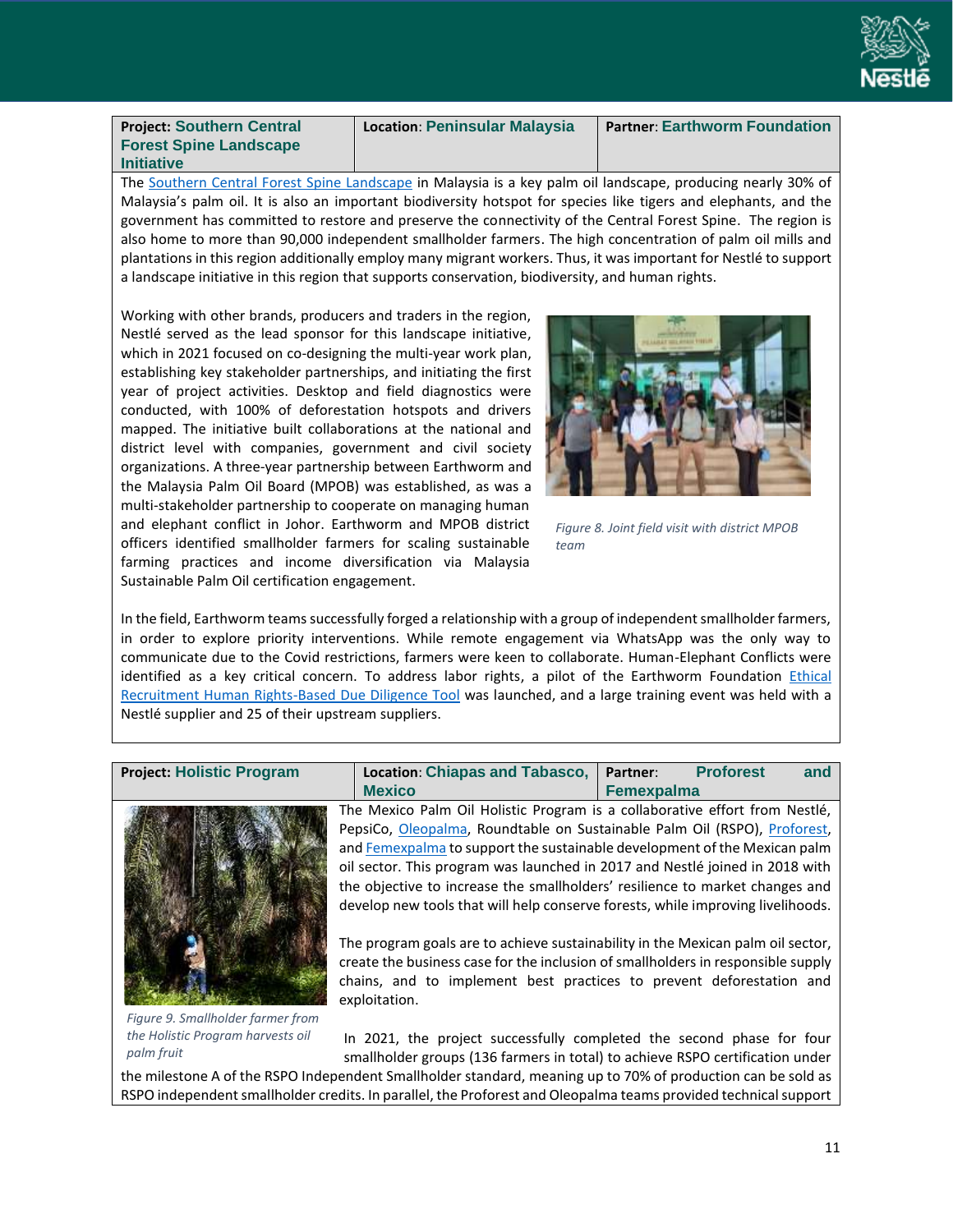

to the smallholder groups through trainings to implement best practices on social and environmental matters, such as trainings on human rights and improvements of social conditions in plantations and supported the establishment of waste management centers for agrochemicals.

Looking forward to 2022, the four associations will achieve full compliance during the final phase and an additional smallholder group of 15 is expecting to complete phase A. The lessons learned are now being shared and scaled up to impact additional mills and smallholders' associations in the region to prevent deforestation and exploitation. More information is available on th[e Holistic Program website.](https://unmexicopalmerosustentable.com/)

# **Supporting a Just Transition**

<span id="page-13-0"></span>People and respect for human rights are at the core of Nestlé's culture and values. We are committed to raising awareness, promoting best practices and empowering people across our value chain, which includes our own operations and supply chains.

In 2021, Nestlé [announced](https://www.nestle.com/media/pressreleases/allpressreleases/support-transition-regenerative-food-system) its ambition to advance a regenerative food system at scale, which is focused on transforming farming practices at the heart of the food system while enabling a just and equitable transition. Our commitment to respecting and promoting human rights is a key part of enabling this move to a fairer food system. In this context, we also released our ne[w Human Rights Framework and Roadmap.](https://www.nestle.com/sites/default/files/2021-12/nestle-human-rights-framework-roadmap.pdf) This document looks back at what we have achieved in the last years and the challenges ahead of us. The Framework and Roadmap position human rights as a foundational element of the just transition required to get there. It also strengthens our focus on due diligence with the objective of scaling positive impact for rightsholders on the ground.

Palm oil supply chains touch many people from workers, to farmers, families, and communities. Our Human Rights focus for palm oil is on labor rights, Indigenous Peoples and Local Communities' land rights, and smallholder livelihoods.

## *Implementing our Labor Rights Action Plan*

<span id="page-13-1"></span>Workers in the palm oil industry - in particular migrant workers - are vulnerable to labor rights abuses, including forced labor. They can face adverse working conditions such as excessive working hours, low wages, inadequate social security, unsafe working conditions, unreasonable movement restrictions and limited access to communication. In April of this year, Nestlé launched an upgraded [2021-2025 Labor](https://www.nestle.com/media/news/nestle-plan-help-protect-labor-rights-palm-oil-sector) [Rights Action Plan](https://www.nestle.com/media/news/nestle-plan-help-protect-labor-rights-palm-oil-sector) for Palm Oil. This plan builds off of our work since 2017 to address labor rights risks in this sector, starting with [our Labor Rights Impact Assessment](https://www.humanrights.dk/publications/labour-rights-assessment-nestles-palm-oil-supply-chain-indonesia) by the Danish Institute for Human Rights (DIHR) and Earthworm Foundation in our Indonesian palm oil supply chain in 2017, our 2018 palm oil labor [rights action plan,](https://www.nestle.com/sites/default/files/asset-library/documents/creating-shared-value/responsible-sourcing/palm-oil-action-plan-2018.pdf) and a subsequent 2019 [assessment done by Verité](https://www.verite.org/wp-content/uploads/2021/04/Nestle-Palm-Oil-Public-Report-Verite.pdf) for our global palm oil sourcing.

This action plan will help us better assess, address and report on labor rights risks in our supply chain.

**A Program Assurance Framework for Labor Rights:** A core part of our upgraded approach is a framework that is helping us to prioritize supplier engagement and systematically take action based on suppliers' risk profile and their capacity to address labor rights risks. Under the framework, we will work with external partners to develop corrective action plans for suppliers and put monitoring systems in place to track against a set of key performance indicators. This Framework was developed by Nestlé and Verité in 2021. It is: (a) risk-based, taking into account the macro-, labor supply chain and operational risks in its upstream supply chain, (b) evidence-driven, which means it is based on relevant labor data from the refinery and its direct and indirect supply base, and (c) Human Rights Due Diligence (HRDD)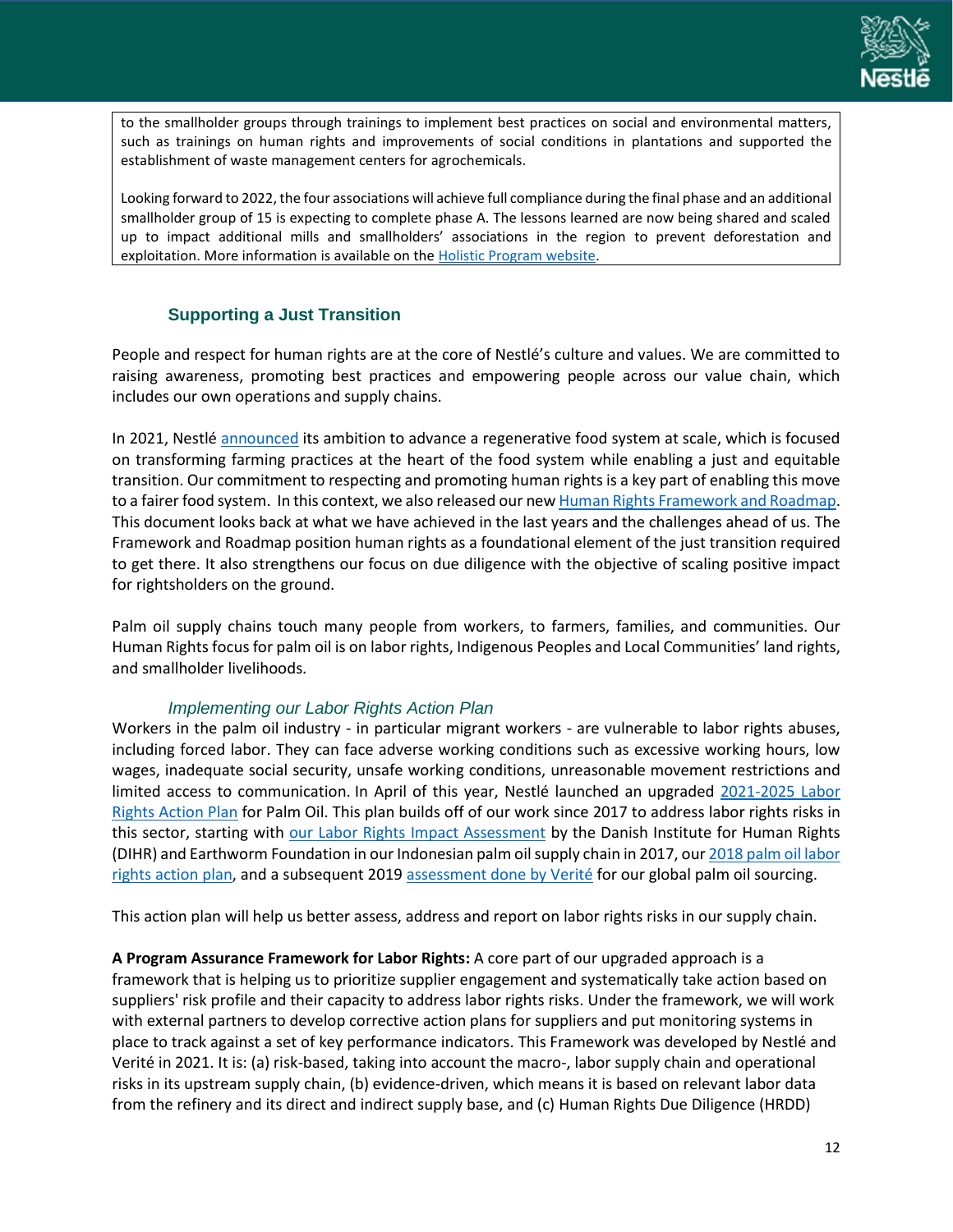

management system-oriented as a way to ensure that suppliers' systems are enabled to sustainably address endemic and long-standing labor issues.

Nestlé and Verité then piloted the Program Assurance Framework with seven refineries in Indonesia and Malaysia, representing 17% of its sourcing volumes from those countries, and 14% of global volumes. Refinery policies were assessed against legal standards, the Nestlé Responsible Sourcing Standard, NDPE and RSPO 2018 Principles and Criteria. During the review, Verité found that 100% of the suppliers assessed have published policy commitments to uphold labor rights. Verité also found that 100% of suppliers assessed have management systems in place for occupational health and safety, but they need to further apply these systems to assess, address, monitor and report on labor rights at the refinery level and their respective upstream supply chains. As a result, engagement strategies were designed to guide the refineries in addressing the findings identified.

**Tools and Resources to Address Labor Rights:** Nestlé supported several initiatives to build tools and resources to support implementation of labor rights due diligence:

- Nestlé co-funded with Mars, Incorporated, Verité's development of a [Toolkit for Palm Oil](https://www.verite.org/resources/our-work-in-palm-oil/palm-oil-toolkit/)  [Producers on Labor Rights](https://www.verite.org/resources/our-work-in-palm-oil/palm-oil-toolkit/) to help equip producers who are looking to build social compliance programs with basic knowledge and tools. Nestlé likewise funded and supported the webinar launch of this Toolkit in April 2021 attended by around 120 participants representing 50 organizations. In 2021, there were more than 5,700 views of the toolkit website.
- Working with the refineries from the Program Assurance Framework pilot, Nestlé and Verité organized a workshop on **Designing HRDD Systems** with 12 participants from five companies. The workshop was designed to demonstrate how refineries and traders can use the Verité palm oil toolkit to evaluate the maturity level of their supplier-mills' labor management systems, through an actual deployment of the Rapid Diagnostic Test (RDT) and mentoring to analyse the RDT data. Concepts and elements of HRDD were elaborated in the workshop, including types of HRDD roadmaps, systems approach to labor standards implementation, and supplier monitoring models. Participants designed system improvement plans for their supplier-mills who responded to the RDT.
- Nestlé worked with the Palm Oil Collaboration Group to compile a [digital library of tools](https://palmoilcollaborationgroup.net/hrdd-library-of-tools) for companies throughout the palm oil supply chain to adopt HRDD approaches in their own operations and supply chains.
- Nestlé worked with Verité to support one of Nestlé's key suppliers to pilot a producer's selfassessment questionnaire (SAQ), then used with 11 upstream companies. The SAQ includes robust questions on labor compliance of mills and estates, informing individual engagement plans with upstream producers.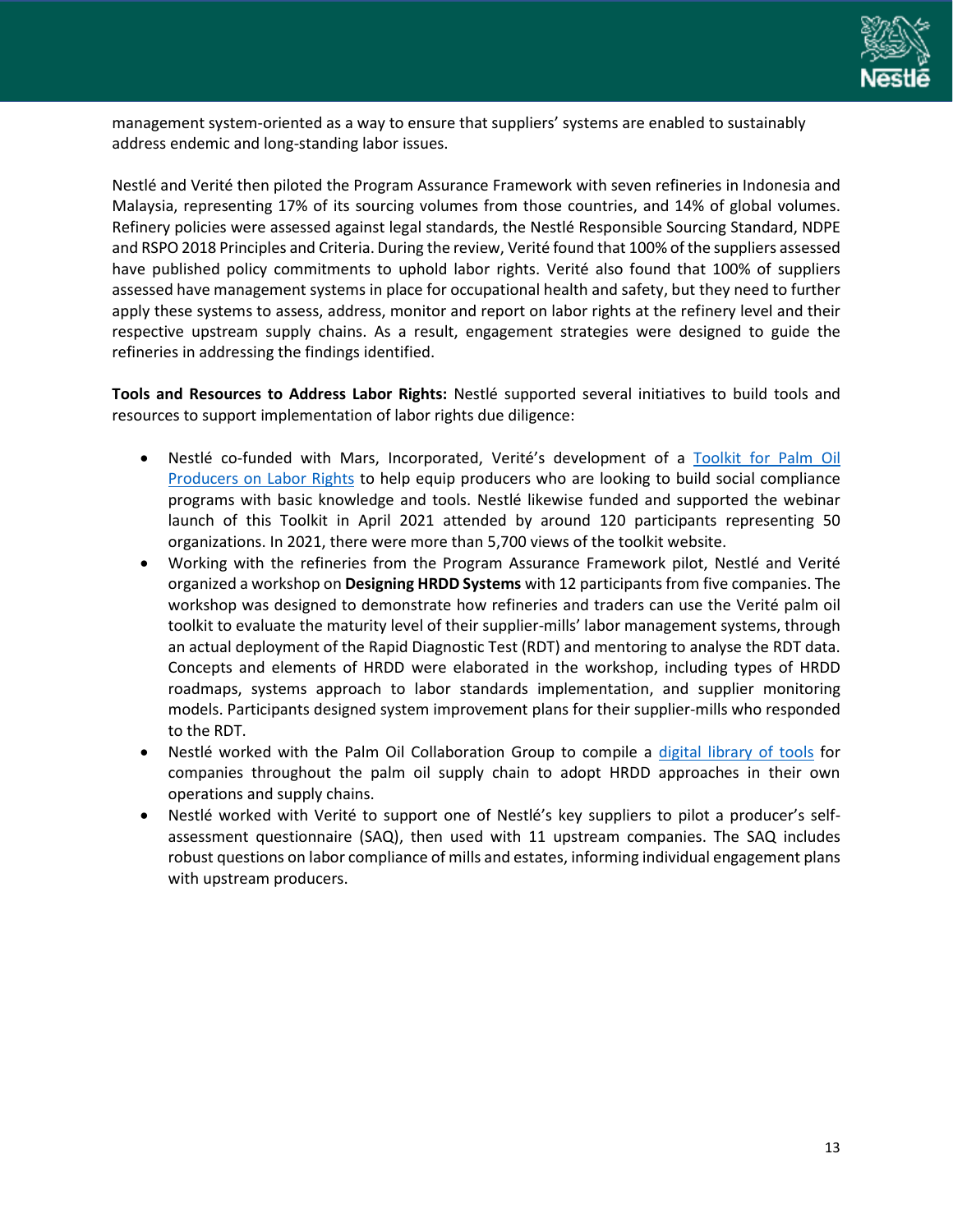

#### **Addressing Labor Rights Risks On-the-Ground:**

Two drivers of labor rights risks identified in Nestlé's assessments are the **target and wage systems**, and the **employment of workers under casual or temporary agreements**. In 2021, Nestlé supported two pilot projects to test the deployment of Earthworm Foundation guidelines for Fair Target-Setting and [Wage Policies in Oil Palm Plantations](https://www.earthworm.org/uploads/files/Guideline-Target-and-Wage-Policies.pdf) and [Fair](https://www.earthworm.org/uploads/files/Guideline-Fair-Employment-of-Casual-Workers.pdf)  [Employment of Casual and Temporary Workers](https://www.earthworm.org/uploads/files/Guideline-Fair-Employment-of-Casual-Workers.pdf) that were developed in 2020. The pilots took place with companies in Nestlé's direct supply chain in North Sumatra and East Kalimantan. At one site, over 93 (of 98) casual workers – 41 women and 52 men - were promoted to permanent status, with the target of all



*Figure 10. Participants in the pilot activities for Target & Wage Policy guidance deployment*

workers by Q1 2022. These promotions now guarantee workers a minimum wage, social security benefits, regular working hours and full leave and rest entitlements. For female workers, the benefits include maternity leave and associated benefits. At the other site, data collection on workers' productivity and plantation yield began and will be used to determine fair work targets for harvest workersthat will impact workers' ability to earn minimum wages, bonuses, have regular working hours that in high season avoid incentivising family members to help with harvest work which could increase the risk of unpaid work and child labor. Both projects were delayed in implementation due to Covid-19 movement restrictions. Final results of the projects will be available in Q2 2022. The lessons from these pilots will be leveraged for work with more companies. An [article](https://www.earthworm.org/fr/news-stories/collaboration-between-earthworm-foundation-nestl%C3%A9-and-golden-agri-resources-demonstrates-how-the-industry-can-improve-working-conditions-for-women-in-the-palm-oil-sector) about how this work is supporting female workers in Indonesia was published in December.

Earthworm

**Strengthening Child** Protection in the Palm Oil Supply Chain

**TRAINING** 

9 August 2021

 $0.00 \, \text{atm} + 30 \, \text{m}$ 



To address risks for **children in plantations** and advance the use of a Child [Risk Assessment Framework](https://www.earthworm.org/uploads/files/Child-Risk-Assessment-Framework-2020.pdf) developed in 2020, Nestlé collaborated with Earthworm Foundation to conduct a training with IOI Corporation Berhad (IOI) third-party suppliers on Strengthening Child Protection in the Palm Oil Supply Chain to develop and implement child protection interventions. Sixteen upstream palm oil companies representing refineries, mills and plantations from Sabah and Sarawak participated in this training.

The training covered the scope ways in which palm producers can integrate UNICEF Child Rights and Business

Principles, Malaysia laws, Malaysia Sustainable Palm Oil (MSPO), and RSPO standards and NDPE policy in their business operations. The training then covered how to use the Child Risk Assessment Framework (CRAF) tool as a resource guidance to identify, prevent and mitigate risks in relation to children.

We further supported the protection of children's rights by piloting Wilmar's **[Child Protection Policy](https://eur02.safelinks.protection.outlook.com/?url=https%3A%2F%2Flinkprotect.cudasvc.com%2Furl%3Fa%3Dhttps%253a%252f%252fbit.ly%252f3r7BFKy%26c%3DE%2C1%2CfhoU50AtHIiX6nN0cPgbNwvFvpmR9-y3jFr_TFebrgcgPM8bPpPEonJCxhJybp1wZx--z5mvDJwxaxZ8jlrDDNiH0q5NYzvbWN2ohupuzdt9OVyKR15UlNg%2C%26typo%3D1&data=04%7C01%7CMegane.Chesne%40my.nestle.com%7C1c3629beebb548ac907e08d9d45e380e%7C12a3af23a7694654847f958f3d479f4a%7C0%7C0%7C637774323421445570%7CUnknown%7CTWFpbGZsb3d8eyJWIjoiMC4wLjAwMDAiLCJQIjoiV2luMzIiLCJBTiI6Ik1haWwiLCJXVCI6Mn0%3D%7C3000&sdata=EDSK1GlDtSHcERnKInuv0Olkyk64tiW5d8MDp9%2BGa2Y%3D&reserved=0)  [Implementation Manual](https://eur02.safelinks.protection.outlook.com/?url=https%3A%2F%2Flinkprotect.cudasvc.com%2Furl%3Fa%3Dhttps%253a%252f%252fbit.ly%252f3r7BFKy%26c%3DE%2C1%2CfhoU50AtHIiX6nN0cPgbNwvFvpmR9-y3jFr_TFebrgcgPM8bPpPEonJCxhJybp1wZx--z5mvDJwxaxZ8jlrDDNiH0q5NYzvbWN2ohupuzdt9OVyKR15UlNg%2C%26typo%3D1&data=04%7C01%7CMegane.Chesne%40my.nestle.com%7C1c3629beebb548ac907e08d9d45e380e%7C12a3af23a7694654847f958f3d479f4a%7C0%7C0%7C637774323421445570%7CUnknown%7CTWFpbGZsb3d8eyJWIjoiMC4wLjAwMDAiLCJQIjoiV2luMzIiLCJBTiI6Ik1haWwiLCJXVCI6Mn0%3D%7C3000&sdata=EDSK1GlDtSHcERnKInuv0Olkyk64tiW5d8MDp9%2BGa2Y%3D&reserved=0)** on plantations in Indonesia and Malaysia, in partnership with the international non-profit Business for Social Responsibility (BSR). The purpose of the program is to test and refine the manual's practical applicability, build supplier capacity to address child protection risks in selected palm oil estates in Indonesia and Malaysia, and share key lessons learned with supplier base in both countries. This pilot is a collaborative effort from several consumer companies, BSR, The Centre for Child Rights and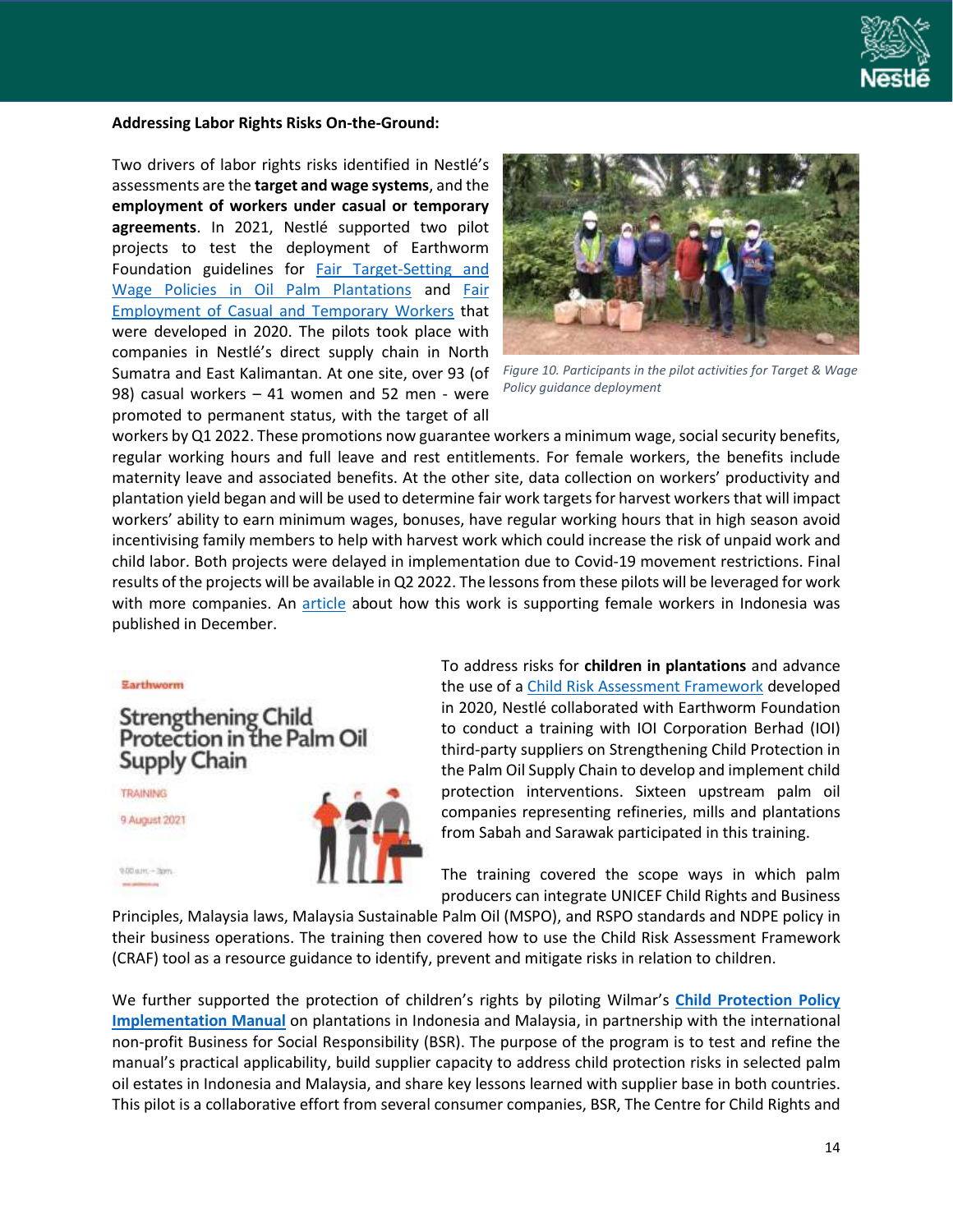

Business and Earthworm Foundation as implementation partners for the pilots in Indonesia and Malaysia respectively on plantations belonging to Sime Darby Plantations. In 2021, the tools and trainer guide have been adapted to the Indonesian and Malaysian contexts and will be tested in the field in 2022.

*"The Verité Ethical Recruitment Auditor Training was such a practical way to learn & understand the basics of an Ethical Recruitment Audit and Ethical Recruitment in itself. I especially found the simulation of worker and management interviews helpful as the Verité trainers took the time to tell us what went well & what could be improved on. Helpful mind-shift that the incidences of forced labor usually stem from unintended consequences of weaknesses in the company's processes & not because of ill intentions." -Nestlé funded training participant*

**Ethical recruitment** remains a focus for us in addressing labor rights risks. One critical component of an ethical recruitment system is that assessors have the right tools and training to be able to identify recruitment risks when conducting palm oil sustainability assessments. In 2019, we sponsored twelve assessors to attend Verité's four-day Ethical Recruitment Auditor workshops in Malaysia. The objective of this training was to build assessment team competencies in identifying forced labor risks in migrant workers' journeys, with a focus on the recruitment process, as indicators of these risks can easily be missed in employment site assessments. In 2021, we continued to engage those participants with follow up training aimed at continuous improvement in their skills and support for addressing challenges they encounter in putting

the learnings into practice. Ten assessors from our suppliers' internal teams and our external partners participated in two continuing education modules aimed at (a) generating interview tools, (b) cliniquing, where participants were able to get technical assistance and advice, and (c) in depth support for developing remediation plans for ethical recruitment issues. To expand the pool of trained assessors, we also supported an additional eight assessors from suppliers and partnersto attend Verité's initial training, the Ethical Recruitment Auditor workshop in October 2021.

This year we also collaborated with Earthworm Foundation to conduct a training with supplier, Wilmar International Limited's third-party suppliers on Ethical Recruitment, with the aim of helping upstream companies understand and identify social risks arising from recruitment practices. Ten upstream palm oil companies representing refineries, mills and plantations from across Malaysia participated. The two-day training covered awareness raising on international market expectations and buyer policies as well as a detailed introduction to ethical recruitment concepts, human rights due diligence, international standards and national laws. The training concluded with providing suppliers targeted guidance and resources to improve labor practices across their operations.

In Guatemala, we continue to collaborate with GREPALMA (the Palm Grower Association of Guatemala), Advisors Social License to Operate (ASLO), and Earthworm Foundation to **strengthen the social practices within the Guatemalan palm oil industry.** In 2020, NGOs, palm oil buyers and palm oil companies prioritized human rights risks that needed to be addressed by the industry, identifying four top risks: 1) Protection of human rights defenders, 2) Health and safety of the community (concerning risks/impacts generated by companies), 3) FPIC and community consultation processes, and 4) Collective bargaining and freedom of association. In 2021, five palm oil companies and three NGOs established a working group to increase knowledge on these risks, identify the challenges to address them, and develop participatory solutions. In 2021, training modules on FPIC and protection of human rights defenders were carried out. In 2022, trainings on the remaining topics will be carried out and field visits will be made to coach on the implementation of the proposed solutions. Additionally, an implementation plan was developed for addressing the four risks, with the objectives to: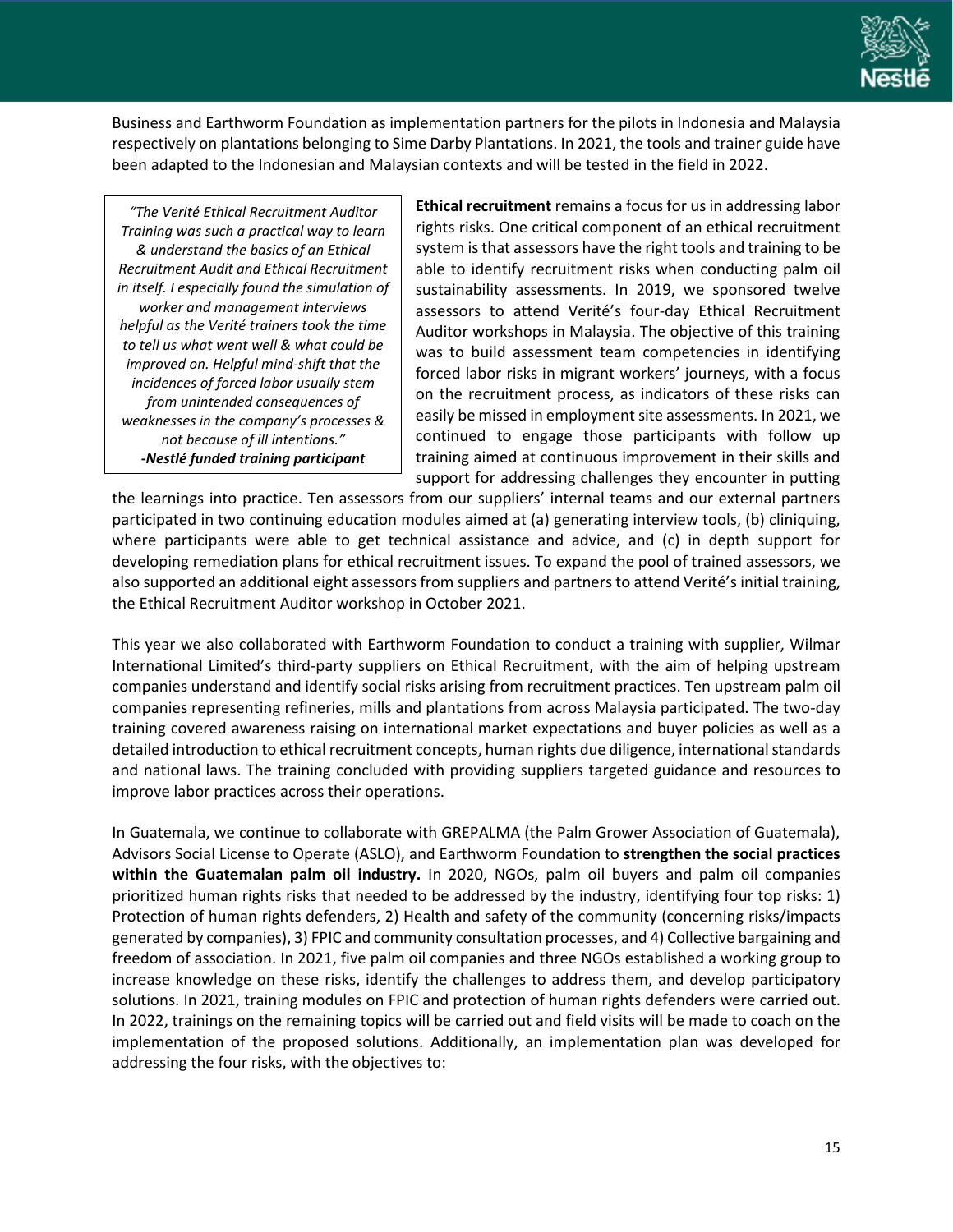

a) Build capacity of participating companies to address and operationalize the learnings on four priority risks identified in 2020

b) Generate learnings that can be used beyond the training period by the participating companies and GREPALMA members

c) Build relationships to foster trust and credibility between palm oil stakeholders and also lay the foundation for phase three and the development of multi-stakeholder processes such as joint fact finding and sector-level grievance mechanism

**Worker voice** is critical to addressing labor rights in our supply chains. In 2018, we partnered with our supplier, Sime Darby Plantation, to create a helpline for palm oil workers in Malaysia to report human and labor rights abuses. The helpline was codeveloped by the Responsible Business Alliance and ELEVATE, an independent business risk and sustainability professional services firm. The helpline is a third-party worker support line that enables workers to safely report on working conditions, recruitment, safety and other rights abuses. Workers can contact the helpline through a toll-free line in Malaysia, SMS, or chat-based



*Figure 11. Suara Kami helpline information posters for workers were made in several languages spoken by workers*

applications including Facebook Messenger. WhatsApp and online webforms channels were added this year. In 2021, the helpline coverage was extended to cover all Sime Darby Plantation's operations, or about 35,000 workers. More than 4,500 workers have participated in in person trainings, and many more have received informational posters[, videos,](https://www.facebook.com/suarakamihelp/) and other forms of outreach.

The Helpline is serviced by live operators based in Malaysia who provide support in eight different languages (Malay, Bangla, Tamil, Hindi, Nepalese, Burmese [new in 2021], Bahasa Indonesia, and English). In light of the Covid-19 pandemic and its negative effects on the health and wellbeing of workers and their families, the Helpline broadened its scope to support workers across key areas such as health and safety, economic vulnerability, social wellbeing, and movement restrictions in Malaysia.

Between 2020 and 2021, the Helpline continued to be promoted via onsite trainings and push messages to workers across all regions of Malaysia. Starting in Q4 2021, 'refresher trainings' were conducted across all sites and will continue throughout 2022. More than 2,000 calls were received in 2021.

#### *Land rights*

<span id="page-17-0"></span>Land rights is a salient issue for Nestlé, as laid out in the Nestlé Forest Positive Strategy and the Nestlé Human Rights Framework and Roadmap. Nestlé is currently developing an action plan on Indigenous Peoples and Local Communities' Land Rights that will be published in 2022. Our work in 2021 on land rights focused on developing approaches for more systematically and proactively supporting land rights. We are developing a landscape due diligence framework to assess landscape level sustainability risks, including an emphasis on land rights, guide investment in landscape initiatives, and monitor and report on progress. To incorporate land rights through this landscape due diligence process, preliminary land rights risk profiles were generated for four priority sourcing regions within Indonesia, West Africa, and Central and South America.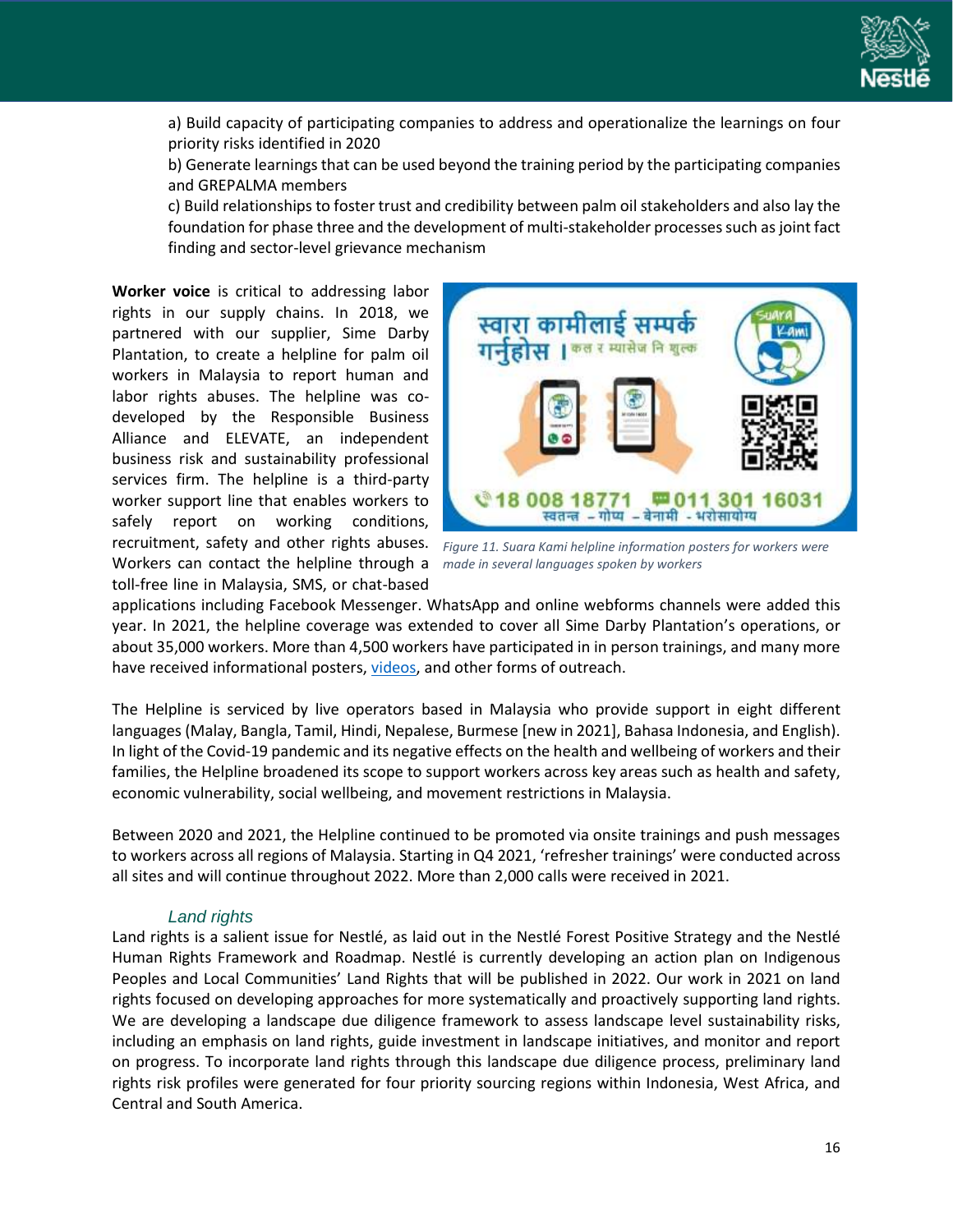

# *Smallholders Livelihoods*

<span id="page-18-0"></span>Smallholders produce around 40% of oil palm globally. Due to the more complex nature of palm supply chainsinclusive of smallholders, difficulty in tracing smallholders through dealers, smaller land parcel size, and more limited access to resources such as financing, training, etc., a focus solely on Responsible Sourcing Standard compliant supply chains can result in smallholder exclusion. Palm oil that is produced sustainably should include smallholders and help build their resilience, and that of their communities.

We are currently transitioning to a landscape-based approach where these support activities take place as part of a holistic combination of activities and these efforts are now described in the Investing in [sustainable landscapes: production, protection, and resiliency](#page-9-0) section of this report.

During 2021 we continued to fund one smallholder support initiative to support **improvement of farmer resilience in Ecuador**. In 2018, together with Earthworm Foundation and a partner palm company, Nestlé started a smallholder initiative on the Ecuadorian coast, with the priority of supporting farmers in their productive and financial reactivation incorporating principles of sustainability and resilience. In 2019, the project focused on one palm oil company and in 2020, it expanded to a second palm oil mill. In total, 136 farmers participated actively in the project and received training on good agricultural practices, productive diversification, and conservation of key ecosystems. They received support in the elaboration and implementation of holistic farm plans, and the project trained 10 technicians from palm companies to expand and improve technical assistance to farmers on sustainability and resilience matters. In 2021, Nestlé supported a transition process in which the two local palm oil companies assumed greater responsibility to give continuity to the activities started by this project. The project staff held numerous engagement and capacity building sessions with the two companies that led to the development of 38 holistic farm plans by the company staff and secured the companies' funding to continue the activities in the future.

We also **supported smallholders via Independent Smallholder RSPO Book & Claim Credits.** In 2021, Nestlé purchased 11,673 [RSPO credits from independent smallholders](https://www.rspo.org/rspo-credits/i-am-a-seller/i-am-an-independent-smallholder#:~:text=As%20an%20independent%20smallholder%2C%20trading%20in%20RSPO%20credits,to%20sell%20these%20Bunches%20to%20a%20certified%20mill.) (10,769 for CPO production, and 904 for Palm Kernel Oil), up from 10,000 purchased in 2020. To the extent that Nestlé uses RSPO Book & Claim credits to deliver on RSPO commitments, we aim maximize the opportunity to buy these credits from independent smallholders, to support their journey to sustainable palm oil production.

## <span id="page-18-1"></span>**Industry Partnerships**

Our palm oil sustainable sourcing work requires collaboration with suppliers, other consumer goods manufacturers, and downstream customers to achieve lasting change and sector wide transformation. Our partnerships work in 2021 included our participation in the following industry collaborations:

**Consumer Goods Forum (CGF):** As a Board member of the CGF, an industry association bringing together manufacturers and retailers, we are actively involved in its initiatives seeking to address challenges in the palm oil sector. As part of the Forest Positive and Human Rights – Working to End Forced Labor Coalitions of Action, we are actively participating in the Palm Oil Working Group, which seeks to address both environmental and human rights challenges at industry level. In 2021, this released a [Version 1.6](https://www.theconsumergoodsforum.com/wp-content/uploads/FP-Palm-Oil-Roadmap_v1.6.pdf) of the [Palm Oil Roadmap,](https://www.theconsumergoodsforum.com/wp-content/uploads/FP-Palm-Oil-Roadmap_v1.6.pdf) which focuses on actions to address deforestation. As part of the Human Rights Coalition, we are working with selected suppliers to develop and employ HRDD coverage within their supply chain, from refinery to plantation level, by 2023. Our aim in participating in this work is to drive collaborative action to accelerate efforts to remove commodity-driven deforestation and human rights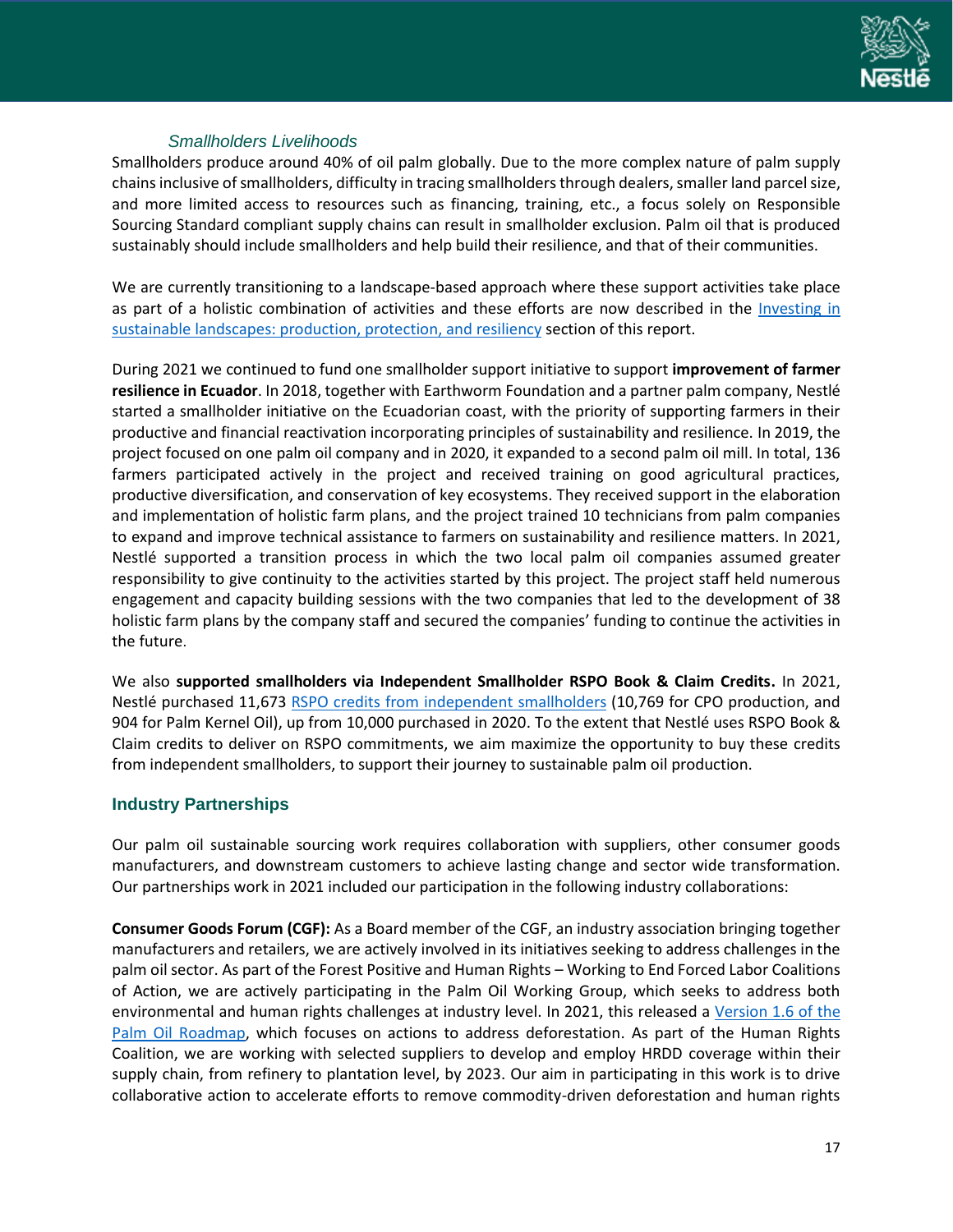

abuses from individual supply chains and to generate transformational change in key commodity landscapes. In 2021, we reportedly transparently on our Forest Positive progress within the CGF 2021 [Annual Report on its Forest Positive Coalition of Action.](https://www.theconsumergoodsforum.com/wp-content/uploads/2021/09/CGF-FPC-Annual-Report-2021.pdf)

**Roundtable on Sustainable Palm Oil (RSPO):** We continue to increase our sourcing of RSPO certified palm oil, with a preference for the physically segregated RSPO SG certification, towards our commitment of 100% RSPO certification by 2023. In 2021, we reported our 2020 certified sourcing: 113,179 MT of RSPO SG or IP palm oil and palm kernel oil (25%) and an addition 160,000 MT Book & Claim Credits (35%), of which 10,000 came from Independent Smallholders. We will report our 2021 numbers in 2022 in line with the RSPO Annual Communication of Progress (ACOP) reporting cycle, and it will include continued progress towards our RSPO commitments plus the purchase of RSPO Independent Smallholder Credits.

**Palm Oil Collaboration Group (POCG):** As a member of the [POCG,](https://palmoilcollaborationgroup.net/) we work together with other palm oil buyers, traders, and producers, to accelerate effective implementation of NDPE commitments, including:

- **Co-convening the Production and Protection Beyond Concessions (PPBC)** [Working Group.](https://palmoilcollaborationgroup.net/ppbc) This working group aims to develop industry collaboration with different stakeholders, including industry, local government and civil society, to address deforestation risks and alerts outside of concession areas and implement conservation and livelihood actions to address those drivers at scale. Deforestation outside of concessions constitutes the majority of deforestation alerts near our supply chain and require a different approach compared with addressing alerts inside concessions where supply chain links are known and direct commercial relationships exist.
- **Implementing the NDPE Implementation Reporting Framework [\(NDPE IRF\)](https://palmoilcollaborationgroup.net/ndpe-irf).** The NDPE IRF is a reporting tool to help companies systematically understand and track progress in delivering NDPE commitments in their palm oil supply chains. This tool is critical to align the industry around a common reporting approach, and to report not just the achievement of NDPE compliance, but the progress in driving transformation towards compliance. In 2020 we engaged several suppliers in generating NDPE IRF profiles representing the supply chains that we source from, including seeing the first profiles be independently verified via the first version of the verification protocol developed this year. We aim for this to become a standard reporting tool for all of our palm oil suppliers, enabling us to report using the tool for the Nestlé palm oil supply base.
- **Participating in the Social Issues** [Working Group](https://palmoilcollaborationgroup.net/social-issues) that fosters collaboration to address human rights issues on the ground. This year, among other activities, this group launched a Human Rights [Due Diligence \(HRDD\) Library of Tools.](https://palmoilcollaborationgroup.net/hrdd-library-of-tools)
- **Participating in the Independent Verification** [Working Group](https://palmoilcollaborationgroup.net/independent-verification) on land rights, working to find an industry approach to verifying land rights are respected in palm oil supply chains.

**Palm Oil Transparency Coalition:** Nestlé became a member of the [POTC,](https://www.palmoiltransparency.org/) a coalition aiming at removing deforestation and exploitation from the palm oil industry in 2020. As part of POTC, we work collaboratively with the other member companies to assess the first importers of palm oil on their approach to address deforestation and exploitation, in order to promote transparency and encourage progress beyond certification.

**Tropical Forest Alliance (TFA):** As a member of TFA we were actively involved in the European Union (EU) multi-stakeholder Working Group that developed [position paper](https://www.tropicalforestalliance.org/en/news-and-events/news/collective-eu-position-paper) calling on the EU to adopt a smart mix of measures to address deforestation in December 2020. In 2021, we continued to actively participate in this working group to provide input into the European Commission legislative proposal for a regulation on deforestation-free products.